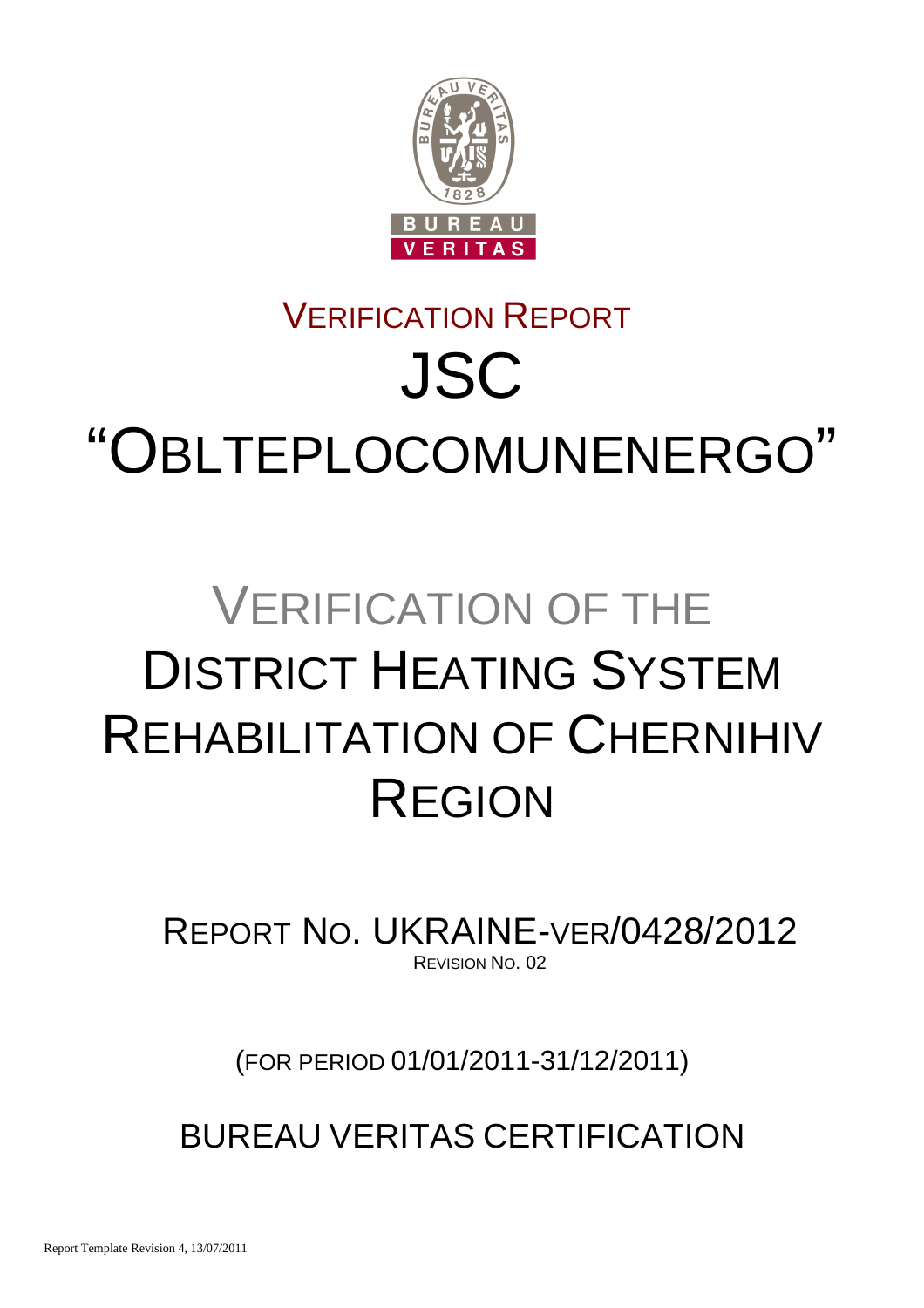

#### VERIFICATION REPORT

| Date of first issue:<br>02/03/2012   | Organizational unit:<br><b>Bureau Veritas Certification</b><br><b>Holding SAS</b> |  |  |
|--------------------------------------|-----------------------------------------------------------------------------------|--|--|
| Client:<br>JSC "Oblteplocomunenergo" | Client ref.:<br><b>Yuriy Barbarov</b>                                             |  |  |
| Summary:                             |                                                                                   |  |  |

Bureau Veritas Certification has made the 5<sup>th</sup> periodic verification of the "District Heating System Rehabilitation of Chernihiv Region", JI Registration Reference Number UA1000048, project of JSC "Oblteplocomunenergo" located in Chernihiv Region, Ukraine, and applying the JI specific approach, on the basis of UNFCCC criteria for the JI, as well as criteria given to provide for consistent project operations, monitoring and reporting. UNFCCC criteria refer to Article 6 of the Kyoto Protocol, the JI rules and modalities and the subsequent decisions by the JI Supervisory Committee, as well as the host country criteria.

The verification scope is defined as a periodic independent review and ex post determination by the Accredited Entity of the monitored reductions in GHG emissions during defined verification period, and consisted of the following three phases: i) desk review of the project design and the baseline and monitoring plan; ii) follow-up interviews with project stakeholders; iii) resolution of outstanding issues and the issuance of the final verification report and opinion. The overall verification, from Contract Review to Verification Report & Opinion, was conducted using Bureau Veritas Certification internal procedures.

The first output of the verification process is a list of Clarification, Corrective Actions Requests, Forward Actions Requests (CR, CAR and FAR), presented in Appendix A.

In summary, Bureau Veritas Certification confirms that the project is implemented as planned and described in approved project design documents. Installed equipment being essential for generating emission reduction runs reliably and is calibrated appropriately. The monitoring system is in place and the project is generating GHG emission reductions. The GHG emission reduction is calculated accurately and without material errors. omissions, or misstatements, and the ERUs issued totalize 109423 tonnes of CO2eg for the monitoring period 01/01/2011-31/12/2011.

Our opinion relates to the project's GHG emissions and resulting GHG emission reductions reported and related to the approved project baseline and monitoring, and its associated documents.

| Report No.:                                            | Subject Group:   |                                             |  |
|--------------------------------------------------------|------------------|---------------------------------------------|--|
| Ukraine-ver/0428/2012                                  |                  |                                             |  |
| Project title:                                         |                  |                                             |  |
| District Heating System Rehabilitation of              |                  |                                             |  |
| <b>Chernihiv Region</b>                                |                  |                                             |  |
| Work carried out by:                                   |                  |                                             |  |
| Oleg Skoblyk - team leader, lead verifier              |                  |                                             |  |
| Vyacheslav Yeriomin - team member, verifier            |                  |                                             |  |
| Sergii Verteletskyi - team member, verifier            |                  |                                             |  |
| trainee                                                |                  |                                             |  |
| Work reviewed by:                                      |                  |                                             |  |
| Ivan Sokoloy <sub>ur</sub> Internal Technical Reviewer |                  | No distribution without permission from the |  |
|                                                        |                  | Client or responsible organizational unit   |  |
| Work approved by:                                      |                  |                                             |  |
| Flavio Gomes - Operational Mánager v D                 |                  | Limited distribution                        |  |
| Date of this revision:<br>Rev. No.:                    | Number of pages: |                                             |  |
| 19/03/2012<br>02                                       | 30               | Unrestricted distribution                   |  |

1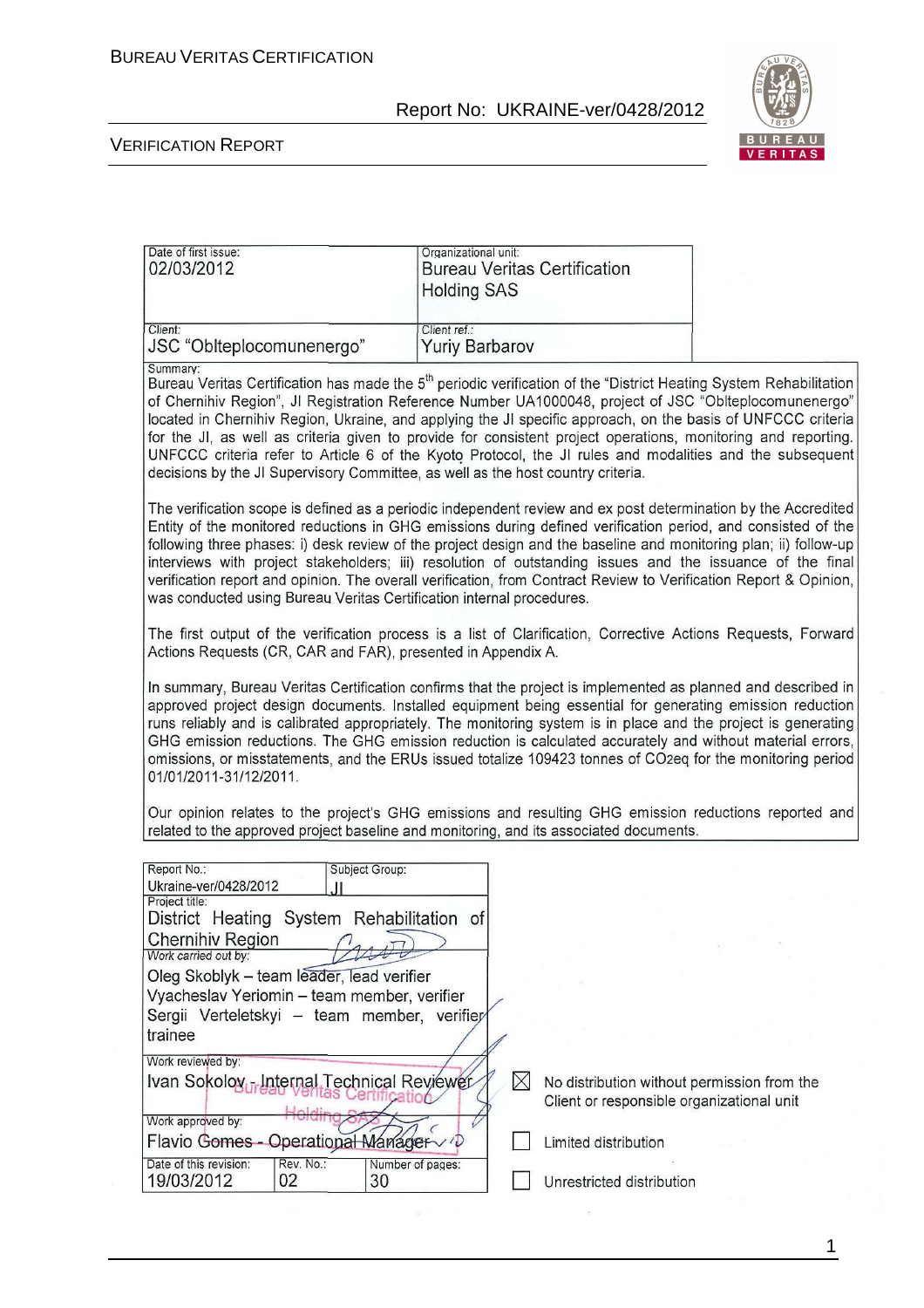

VERIFICATION REPORT

## **Table of Contents Page 2018**

| $\overline{1}$ |                                                                              | $\cdot$ 3      |
|----------------|------------------------------------------------------------------------------|----------------|
| 1.1            | Objective                                                                    | 3              |
| 1.2            | Scope                                                                        | 3              |
| 1.3            | <b>Verification Team</b>                                                     | 3              |
| $\overline{2}$ |                                                                              | .4             |
| 2.1            | <b>Review of Documents</b>                                                   | $\overline{4}$ |
| 2.2            | Follow-up Interviews                                                         | $\overline{4}$ |
| 2.3            | Resolution of Clarification, Corrective and Forward Action<br>Requests       | 5              |
| 3              |                                                                              | .6             |
| 3.1            | Remaining issues and FARs from previous verifications                        | 6              |
| 3.2            | Project approval by Parties involved (90-91)                                 | 6              |
| 3.3            | Project implementation (92-93)                                               | 6              |
| 3.4            | Compliance of the monitoring plan with the monitoring<br>methodology (94-98) | 8              |
| 3.5            | Revision of monitoring plan (99-100)                                         | 8              |
| 3.6            | Data management (101)                                                        | 8              |
| 3.7            | Verification regarding programmes of activities (102-110)                    | 10             |
| 4              |                                                                              |                |
| 5              |                                                                              |                |
|                |                                                                              |                |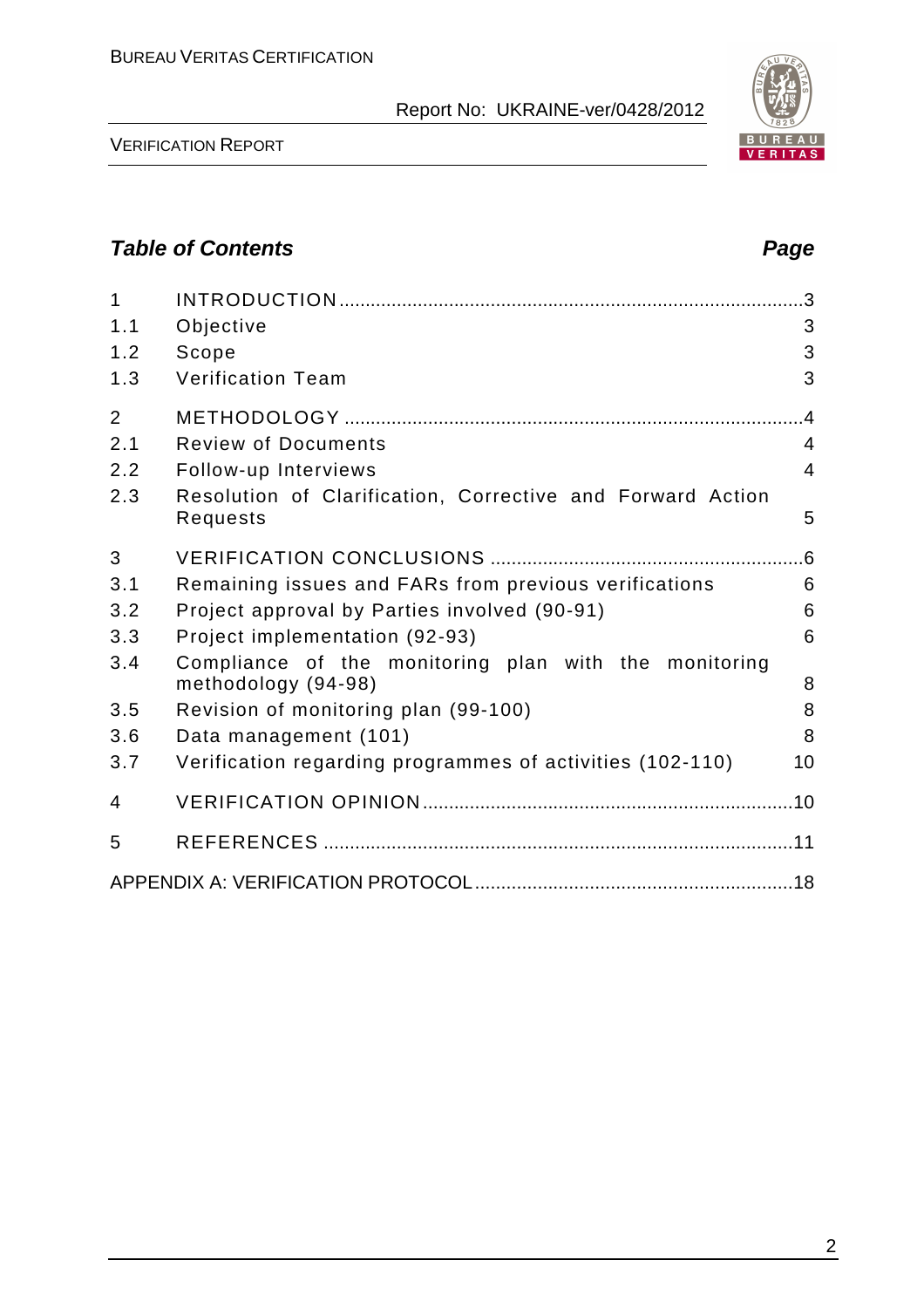

VERIFICATION REPORT

## **1 INTRODUCTION**

JSC "Oblteplocomunenergo" has commissioned Bureau Veritas Certification to verify the emissions reductions of its JI project "District Heating System Rehabilitation of Chernihiv Region" (hereafter called "the project") at Chernihiv Region, Ukraine.

This report summarizes the findings of the verification of the project, performed on the basis of UNFCCC criteria, as well as criteria given to provide for consistent project operations, monitoring and reporting.

## **1.1 Objective**

Verification is the periodic independent review and ex post determination by the Accredited Independent Entity of the monitored reductions in GHG emissions during defined verification period.

The objective of verification can be divided in Initial Verification and Periodic Verification.

UNFCCC criteria refer to Article 6 of the Kyoto Protocol, the JI rules and modalities and the subsequent decisions by the JI Supervisory Committee, as well as the host country criteria.

## **1.2 Scope**

The verification scope is defined as an independent and objective review of the project design document, the project's baseline study and monitoring plan and other relevant documents. The information in these documents is reviewed against Kyoto Protocol requirements, UNFCCC rules and associated interpretations.

The verification is not meant to provide any consulting towards the Client. However, stated requests for clarifications, corrective and/or forward actions may provide input for improvement of the project monitoring towards reductions in the GHG emissions.

## **1.3 Verification Team**

The verification team consists of the following personnel: Oleg Skoblyk Bureau Veritas Certification Team Leader, Climate Change Lead Verifier

Vyacheslav Yeriomin Bureau Veritas Certification Climate Change Verifier

Sergii Verteletskyi Certification Climate Change Verifier Trainee

This verification report was reviewed by: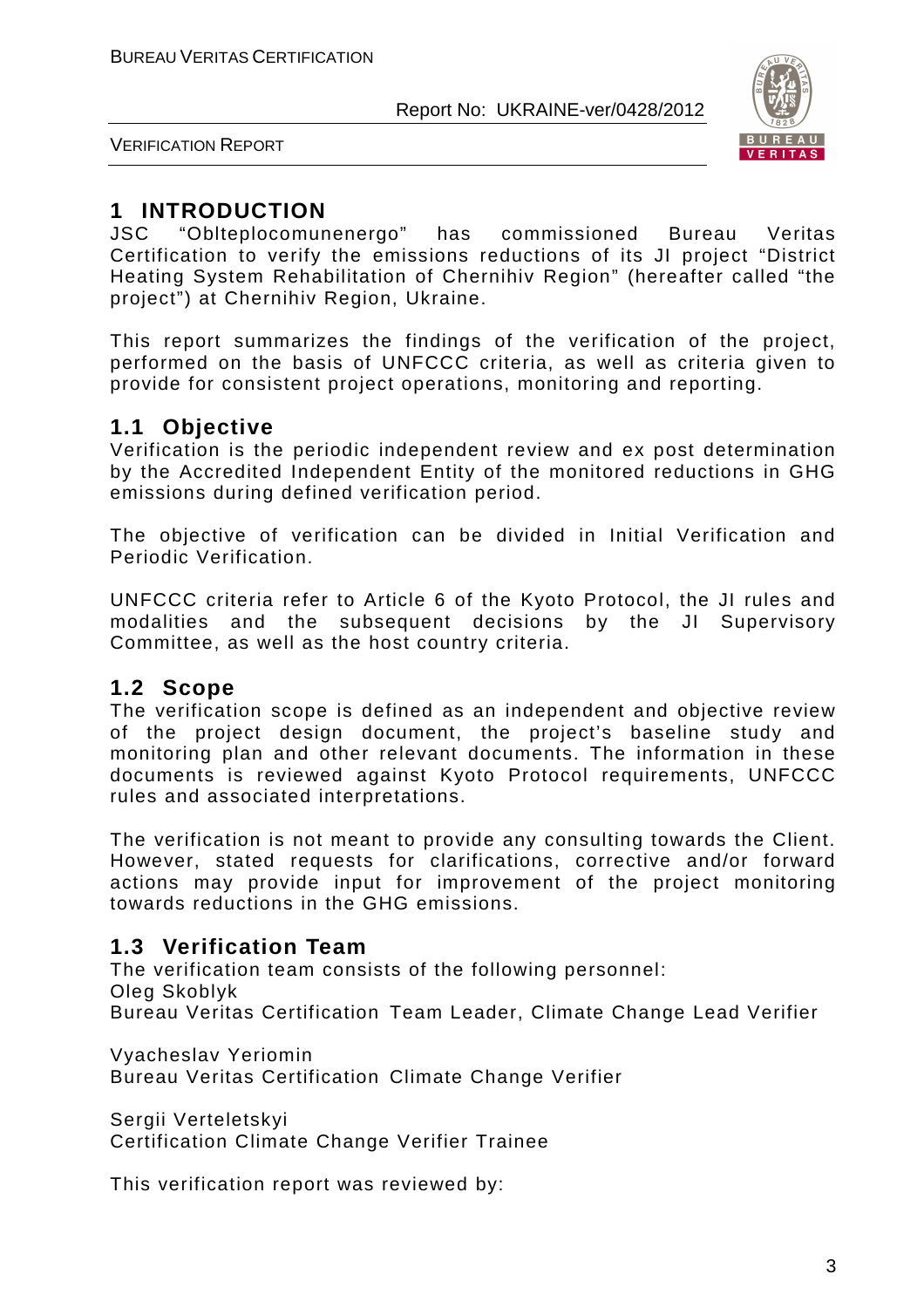

VERIFICATION REPORT

#### Ivan Sokolov

Bureau Veritas Certification, Internal Technical Reviewer

## **2 METHODOLOGY**

The overall verification, from Contract Review to Verification Report & Opinion, was conducted using Bureau Veritas Certification internal procedures.

In order to ensure transparency, a verification protocol was customized for the project, according to the version 01 of the Joint Implementation Determination and Verification Manual, issued by the Joint Implementation Supervisory Committee at its 19 meeting on 04/12/2009. The protocol shows, in a transparent manner, criteria (requirements), means of verification and the results from verifying the identified criteria. The verification protocol serves the following purposes:

- It organizes, details and clarifies the requirements a JI project is expected to meet;
- It ensures a transparent verification process where the verifier will document how a particular requirement has been verified and the result of the verification.

The completed verification protocol is enclosed in Appendix A to this report.

### **2.1 Review of Documents**

The Monitoring Report (MR) submitted by Institute of Engineering Ecology and additional background documents related to the project design and baseline, i.e. country Law, Project Design Document (PDD), Guidance on criteria for baseline setting and monitoring, Host party criteria, Kyoto Protocol, Clarifications on Verification Requirements to be Checked by an Accredited Independent Entity were reviewed.

The verification findings presented in this report relate to the Monitoring Report version 2.0 and project as described in the determined PDD.

## **2.2 Follow-up Interviews**

On 17/02/2012 Bureau Veritas Certification performed on-site interviews with project stakeholders to confirm selected information and to resolve issues identified in the document review. Representatives of JSC "Oblteplocomunenergo" and Institute of Engineering Ecology were interviewed (see References). The main topics of the interviews are summarized in Table 1.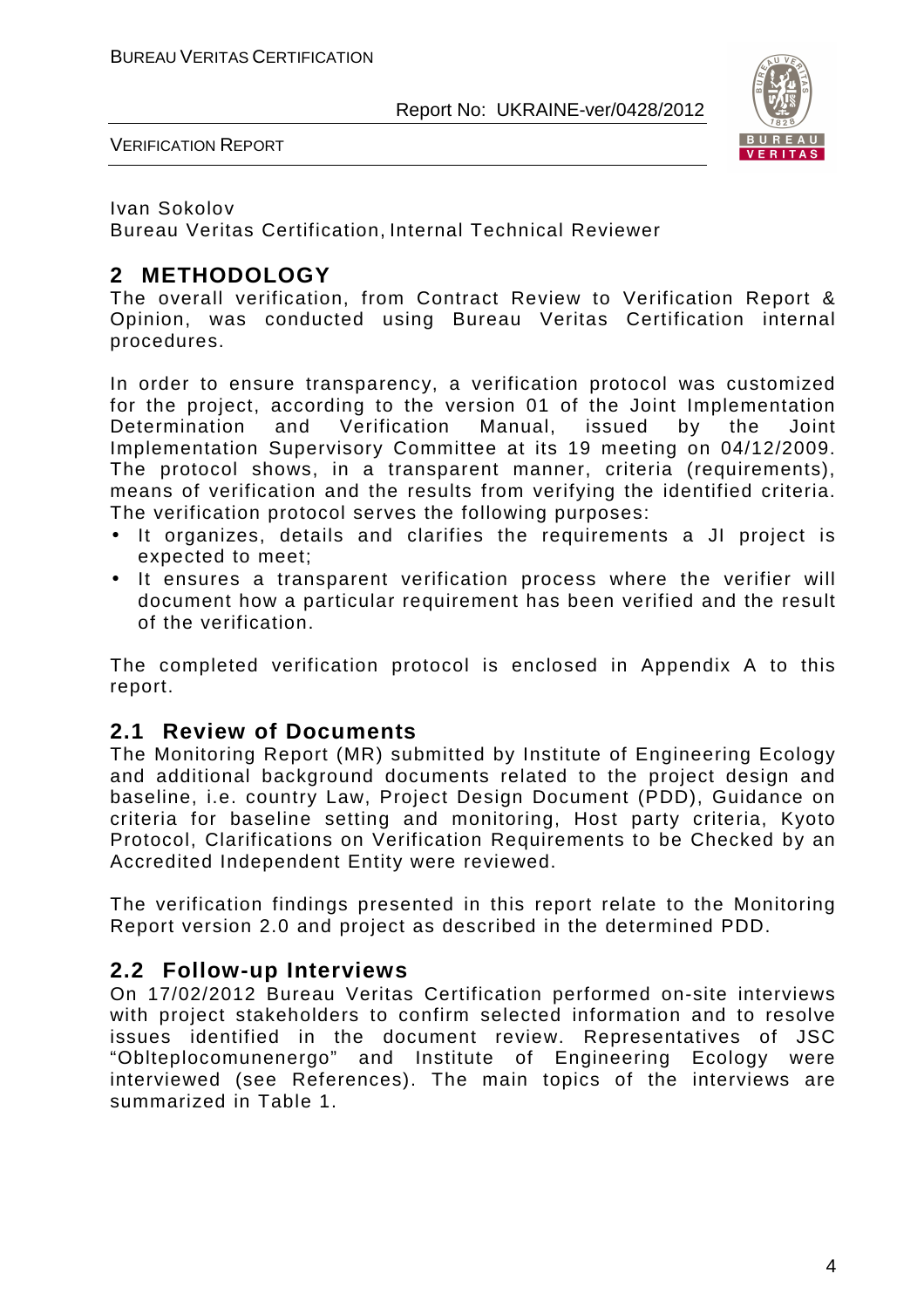

VERIFICATION REPORT

|  |  | Table 1 Interview topics |
|--|--|--------------------------|
|--|--|--------------------------|

| Interviewed<br>organization | <b>Interview topics</b>                            |
|-----------------------------|----------------------------------------------------|
| <b>JSC</b>                  | Organizational structure.<br>➤                     |
| "Oblteplocomunener          | Responsibilities and authorities.<br>⋗             |
| go"                         | Training of personnel.<br>⋗                        |
|                             | Quality management procedures and technology.<br>↘ |
|                             | Implementation of equipment (records).             |
|                             | Metering equipment control.<br>➤                   |
|                             | Metering record keeping system, database.<br>➤     |
| <b>CONSULTANT:</b>          | Monitoring plan                                    |
| l "Institute of             | Monitoring report                                  |
| Engineering                 | Deviations from PDD                                |
| Ecology" LLC                | <b>ERUs calculation model</b>                      |

### **2.3 Resolution of Clarification, Corrective and Forward Action Requests**

The objective of this phase of the verification is to raise the requests for corrective actions and clarification and any other outstanding issues that needed to be clarified for Bureau Veritas Certification positive conclusion on the GHG emission reduction calculation.

If the Verification Team, in assessing the monitoring report and supporting documents, identifies issues that need to be corrected, clarified or improved with regard to the monitoring requirements, it should raise these issues and inform the project participants of these issues in the form of:

(a) Corrective action request (CAR), requesting the project participants to correct a mistake that is not in accordance with the monitoring plan;

(b) Clarification request (CL), requesting the project participants to provide additional information for the Verification Team to assess compliance with the monitoring plan;

(c) Forward action request (FAR), informing the project participants of an issue, relating to the monitoring that needs to be reviewed during the next verification period.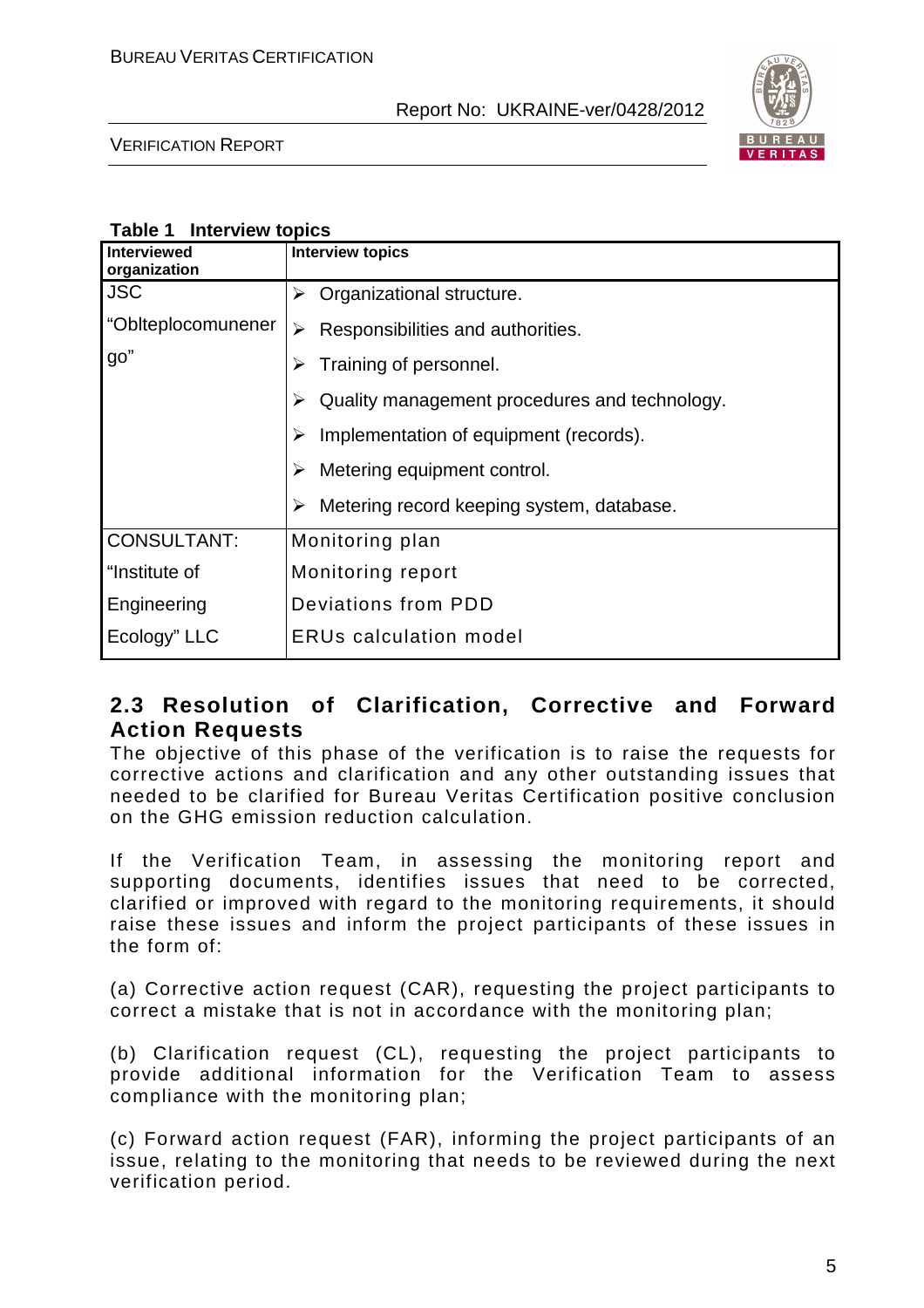

VERIFICATION REPORT

The Verification Team will make an objective assessment as to whether the actions taken by the project participants, if any, satisfactorily resolve the issues raised, if any, and should conclude its findings of the verification.

To guarantee the transparency of the verification process, the concerns raised are documented in more detail in the verification protocol in Appendix A.

## **3 VERIFICATION CONCLUSIONS**

In the following sections, the conclusions of the verification are stated.

The findings from the desk review of the original monitoring documents and the findings from interviews during the follow up visit are described in the Verification Protocol in Appendix A.

The Clarification, Corrective and Forward Action Requests are stated, where applicable, in the following sections and are further documented in the Verification Protocol in Appendix A. The verification of the Project resulted in 8 Corrective Action Requests, 4 Clarification Requests, and 0 Forward Action Requests.

The number between brackets at the end of each section corresponds to the DVM paragraph.

## **3.1 Remaining issues and FARs from previous verifications**

No FARs were raised during previous verification.

## **3.2 Project approval by Parties involved (90-91)**

Written project approval by the Host Party (Ukraine). The letter of approval has been issued by National Environmental Investment Agency of Ukraine (# 5411-k/10/3-10 dated 14/05/2007) when submitting the first verification report to the secretariat for publication in accordance with paragraph 38 of the JI guidelines, at the latest. The abovementioned written approval is unconditional. Letter of Approval from The Federal Environmental Agency of Germany was issued on 16/07/2009. The abovementioned written approval is unconditional.

**3.3 Project implementation (92-93)** 

The project was initiated in 2002 to rehabilitate Chernihiv region's district heating system, including boiler and distribution network equipment replacement and rehabilitation.

The 124 boiler-houses with 458 boilers (total maximal connected load 423.9 Gkal/hour, 2002) and 227 km of heat distributing networks in Chernihiv city and Chernihiv Region, which belong to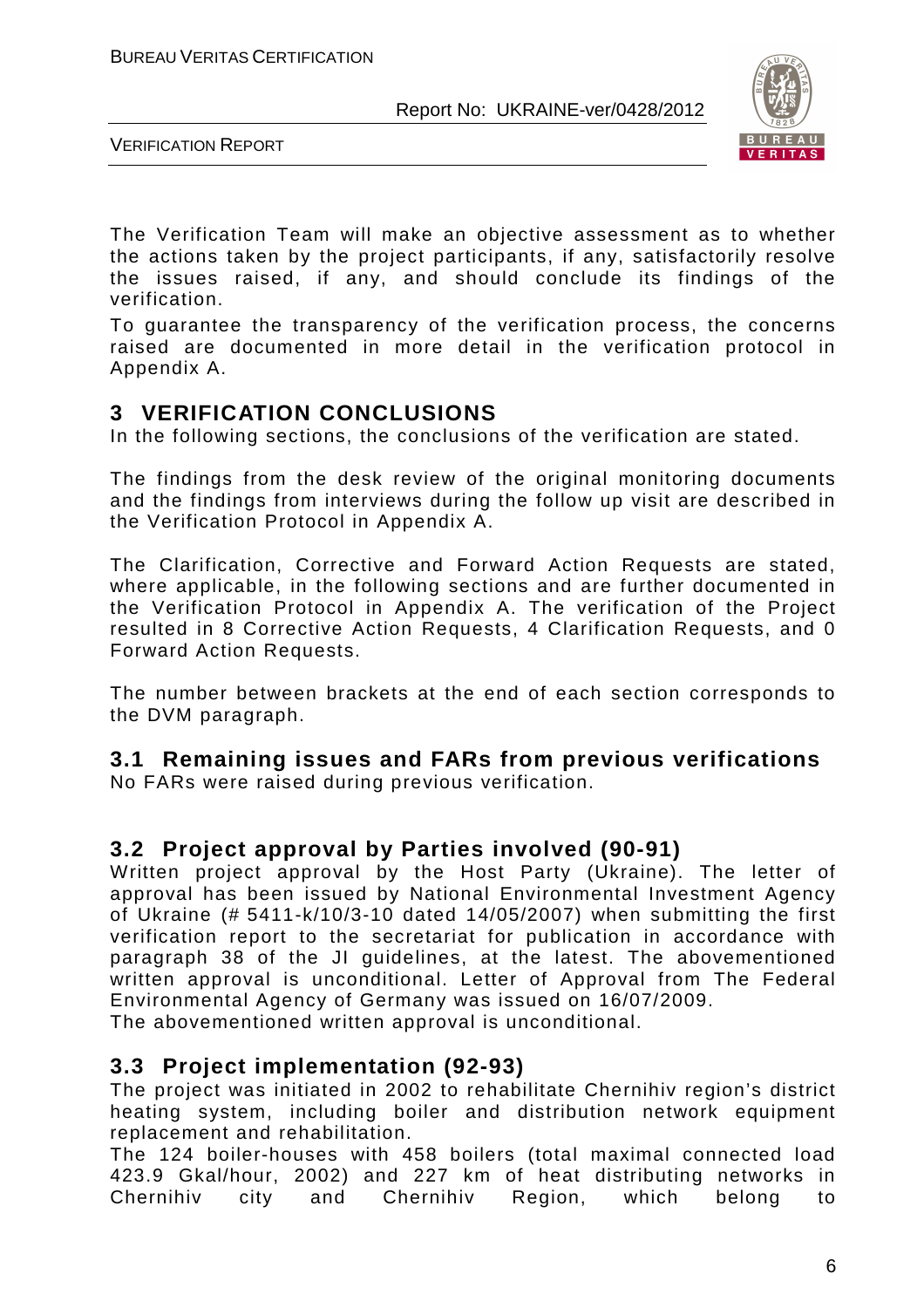

VERIFICATION REPORT

"Oblteplocomunenergo" are involved in the project as well as the 65 boiler-houses with 223 boilers (total maximal connected load 173.8 Gkal/hour, 2002) and 125 km of heat distributing networks in Chernihiv Region, which belong to other heat supply enterprises that empowered OJSC "Oblteplocomunenergo" to represent their interests in this project. The total number of boiler-houses which are involved in the project is 189 with 681 boilers and 352 km of heat distribution networks (in the 2-pipe calculation). The following activities ensuring fuel saving were performed before 2008:

- Replacement of old boilers by new highly efficient boilers;
- Upgrading of boilers,
- Upgrading of boilers' burners;
- Installation of heat utilizers, including condensation ones;
- Fuel switch from coal and fuel oil to gas;

- Decreasing pipelines length and replacing the 4-pipe lines by 2-pipe lines, with application of the new insulation and the pre-insulated pipes.

According to the project activity following equipment had been implemented during 2011 year.

| Implemented energy<br>saving measures | Volume of<br>performed works<br>(number of<br>boilers, etc.),<br>pieces |                |
|---------------------------------------|-------------------------------------------------------------------------|----------------|
|                                       | 2011                                                                    | Total          |
| JSC "Oblteplocomunenergo"             |                                                                         |                |
|                                       |                                                                         |                |
| <b>Replacement of boilers</b>         | 0                                                                       | 180            |
| <b>Replacement of boiler's</b>        |                                                                         |                |
| burners                               | 0                                                                       | 24             |
| <b>Replacement of boiler's</b>        |                                                                         |                |
| screen pipes                          | 0                                                                       | 8              |
| <b>Replacement of boiler's</b>        |                                                                         |                |
| convection part pipes                 | 0                                                                       | 3              |
| <b>Replacement of</b>                 |                                                                         |                |
| refractory lining of                  |                                                                         |                |
| boilers                               | 0                                                                       | 5              |
| Individual heat supply                |                                                                         |                |
| stations installation                 | 0                                                                       | $\overline{2}$ |
| Load switch                           | $\mathbf{2}$                                                            | 4              |
| <b>Heat utilizers installation</b>    | 3                                                                       | 15             |
| Network rehabilitation, m             | 935                                                                     | 21876          |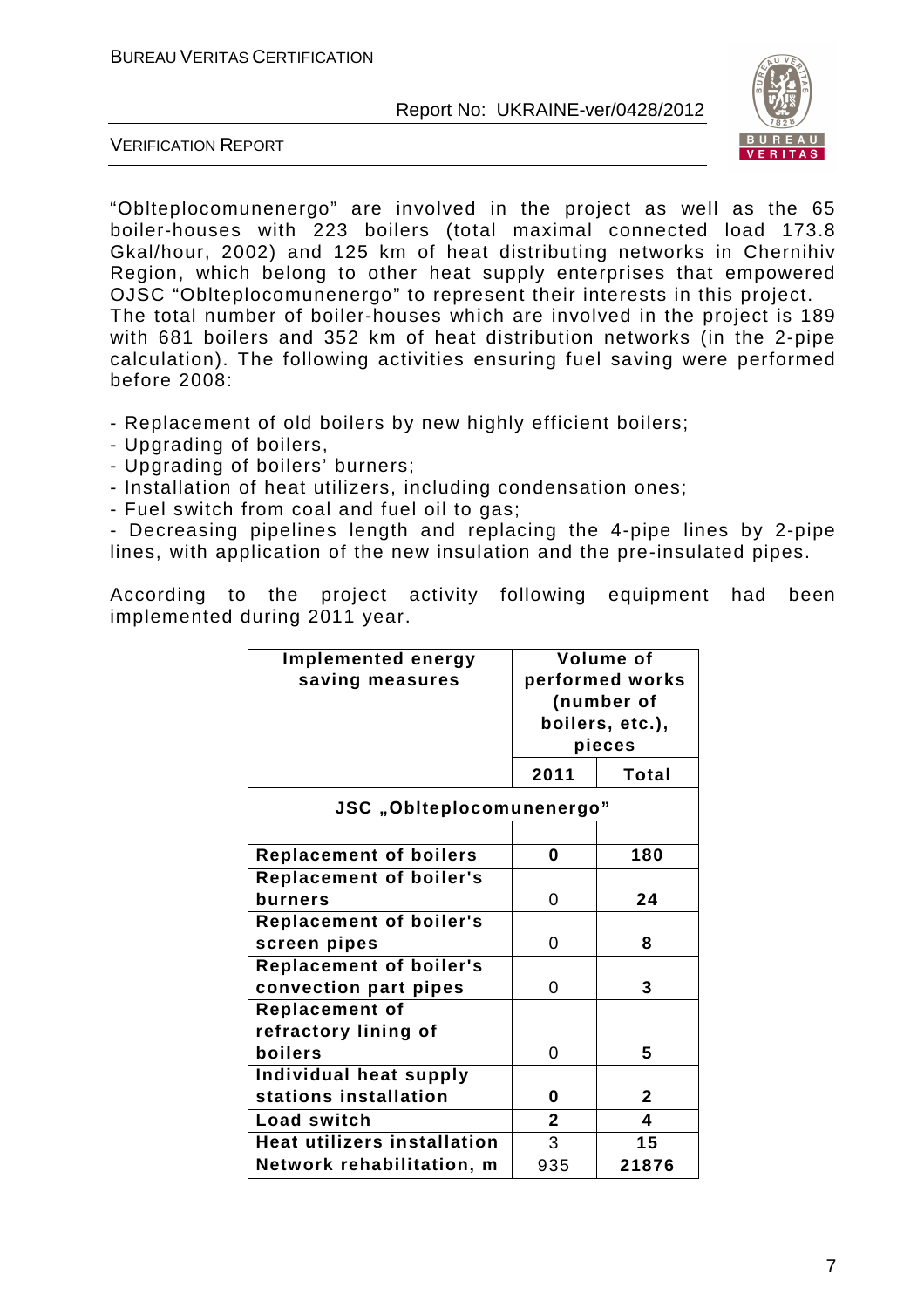

VERIFICATION REPORT

## **3.4 Compliance of the monitoring plan with the monitoring methodology (94-98)**

The monitoring occurred in accordance with monitoring included to the PDD, thus it was listed on the UNFCCC website.

For calculating the emission reductions, key factors, influencing the baseline emissions and the activity level of the project and the emissions as well as risks associated with the project were taken into account, as appropriate.

The key activities of the monitoring are described in the MR in details; no deviations from monitoring algorithm were identified. Monitoring factors including parameters to be monitored, measuring equipment and its calibration data are clearly described in Section B of the monitoring report and electronic additional documents and fully coincide with those one prescribed in PDD.

Data sources used for calculating emission reductions, such as a calibrated measuring equipment (gas meters), are clearly identified, reliable and transparent

Emission factors, including default emission factors, are selected by carefully balancing accuracy and reasonableness, and appropriately iustified of the choice.

The calculation of emission reductions is based on conservative assumptions and the most plausible scenarios in a transparent manner.

Identified problem areas of concern as to compliance of monitoring plan with monitoring methodology, project participants answers and conclusions of Bureau Veritas Certification are described in Annex A to this report.

## **3.5 Revision of monitoring plan (99-100)**

"Not applicable"

### **3.6 Data management (101)**

The data and their sources, provided in monitoring report, are clearly identified, reliable and transparent.

The function of the monitoring equipment, including its calibration status, is in order.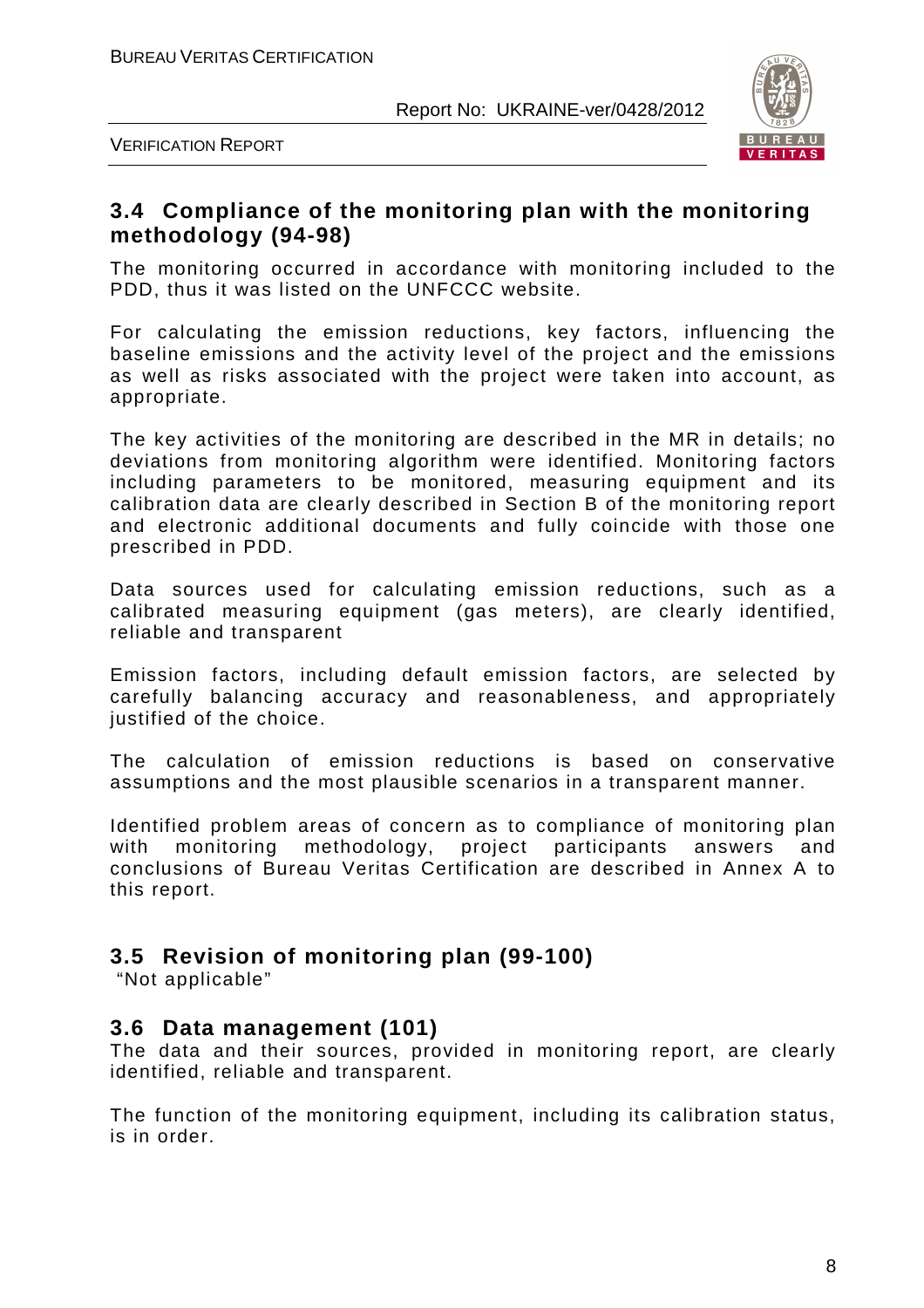

VERIFICATION REPORT

The JSC "Oblteplocomunenergo" has its own heat technical laboratory that is authorized to calibrate the measurement devices for own needs and for other enterprises.

The JSC "Oblteplocomunenergo" carries out calibration of the measurement equipment for the "Nizhynteplomerezhi" Ltd.

Calibration procedure for the ME "Nosivski teplovi merezhi" is carried out by the JSC "Chernihivgas service center", for the ME "Bahmachteplomerezhi" and the PEHN "Borznateplocomunenergo" - the JSC "Chernihiv State center of standardization, metrology and certification".

The "Derzhspozhivstandart" of Ukraine and the JSC "Chernihiv State center of standardization, metrology and certification" carry out calibration of the measurement equipment for the ME "Prilukiteplovodopostachannya".

The data collection and management system for the project is in accordance with the monitoring plan.

From 2008 the every registration point of the JSC "Oblteplocomunenergo" is equipped with gas consumption correctors of the following types: ОЕ-22 DM, ОЕ-22 LA, KPLG-2.01R throw which information is carried out every hour to united server, installed at the JSC "Oblteplocomunenergo" calculating center.

In addition registration of natural gas consumption in paper journal is carried out too.

Monthly data for the last month, with printout of daily bulletin and final bulletin, are transferred to gas supplying company.

Mr. Oleksiy Teterya, Deputy Head of the Board, has been appointed for the implementation and management of the monitoring process at the JSC "Oblteplocomunenergo", the "Nizhynteplomerezhi" Ltd, the ME "Prilukiteplovodopostachannya", the ME "Bahmachteplomerezhi", the PEHN "Borznateplocomunenergo", the ME "Nosivski teplovi merezhi". Mr. Oleksiy Teterya is responsible for supervising data collection, measurements, calibration, data recording and storage.

Dr. Vladimir Gomon, Managing Engineer of the European Institute for safety, security, insurance and environmental technics, is responsible for baseline and monitoring methodology development.

Ms. Kateryna Korinchuk, engineer of the Institute of Engineering Ecology, is responsible for data processing.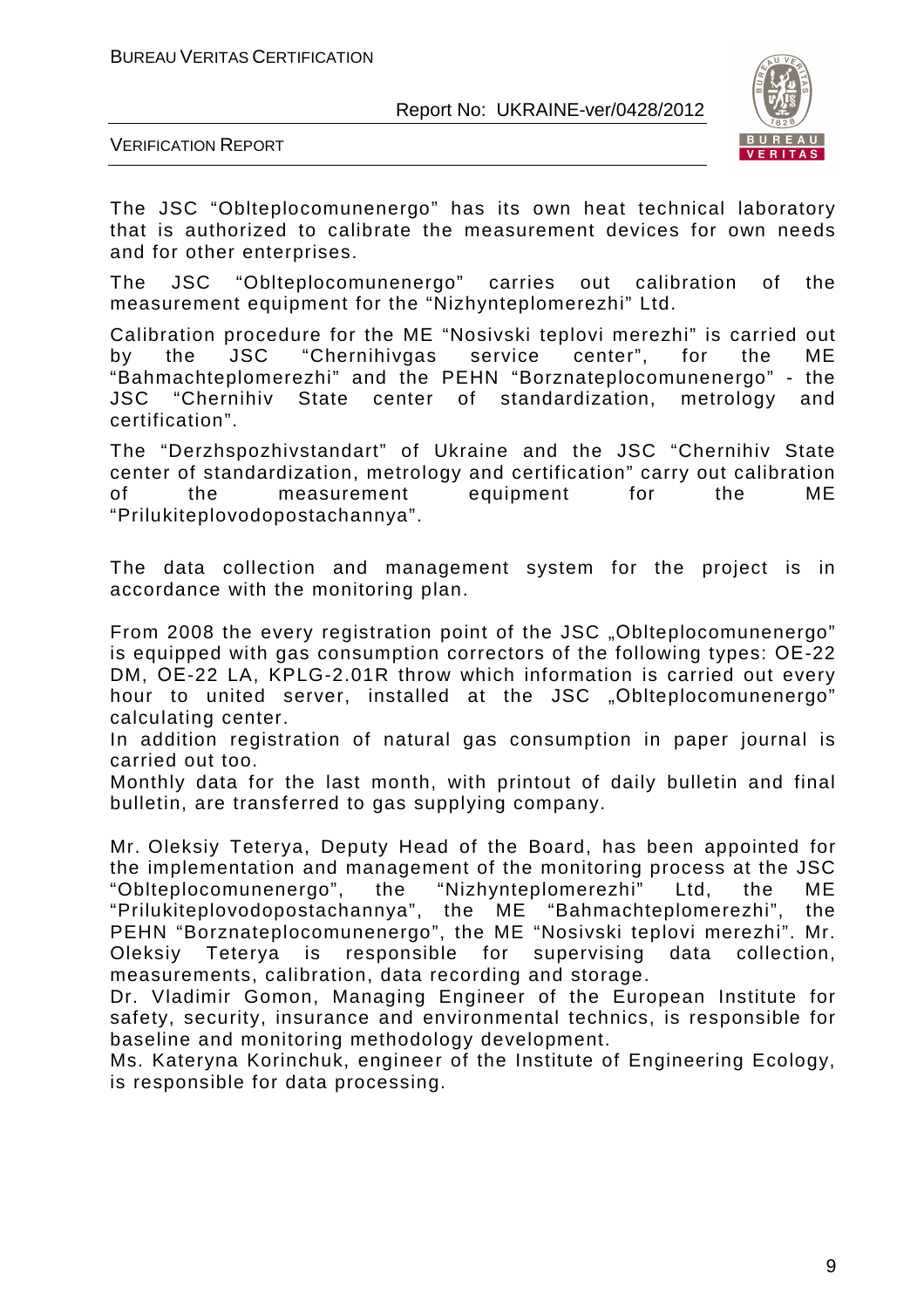

VERIFICATION REPORT

#### **3.7 Verification regarding programmes of activities (102-110)**  "Not applicable"

#### **4 VERIFICATION OPINION**

Bureau Veritas Certification has performed the 5<sup>th</sup> periodic, verification of the "District Heating System Rehabilitation of Chernihiv Region" Project in Chernihiv Region, Ukraine, which applies the JI specific approach. The verification was performed on the basis of UNFCCC criteria and host country criteria and also on the criteria given to provide for consistent project operations, monitoring and reporting.

The verification consisted of the following three phases: i) desk review of the project design and the baseline and monitoring plan; ii) follow-up interviews with project stakeholders; iii) resolution of outstanding issues and the issuance of the final verification report and opinion.

The management of JSC "Oblteplocomunenergo" is responsible for the preparation of the GHG emissions data and the reported GHG emissions reductions of the project on the basis set out within the project Monitoring Plan indicated in the final PDD version 11. The development and maintenance of records and reporting procedures in accordance with that plan, including the calculation and determination of GHG emission reductions from the project, is the responsibility of the management of the project.

Bureau Veritas Certification verified the Project Monitoring Report version 02 for the reporting period as indicated below. Bureau Veritas Certification confirms that the project is implemented as planned and described in approved project design documents. Installed equipment being essential for generating emission reduction runs reliably and is calibrated appropriately. The monitoring system is in place and the project is generating GHG emission reductions.

Bureau Veritas Certification can confirm that the GHG emission reduction is accurately calculated and is free of material errors, omissions, or misstatements. Our opinion relates to the project's GHG emissions and resulting GHG emissions reductions reported and related to the approved project baseline and monitoring, and its associated documents. Based on the information we have seen and evaluated, we confirm, with a reasonable level of assurance, the following statement:

| Reporting period: From 01/01/2011 to 31/12/2011 |          |                                    |
|-------------------------------------------------|----------|------------------------------------|
| Baseline emissions                              | : 356916 | tonnes CO <sub>2</sub> equivalent. |
| Project emissions                               | :247493  | tonnes CO2 equivalent.             |
| <b>Emission Reductions</b>                      | :109423  | tonnes CO <sub>2</sub> equivalent. |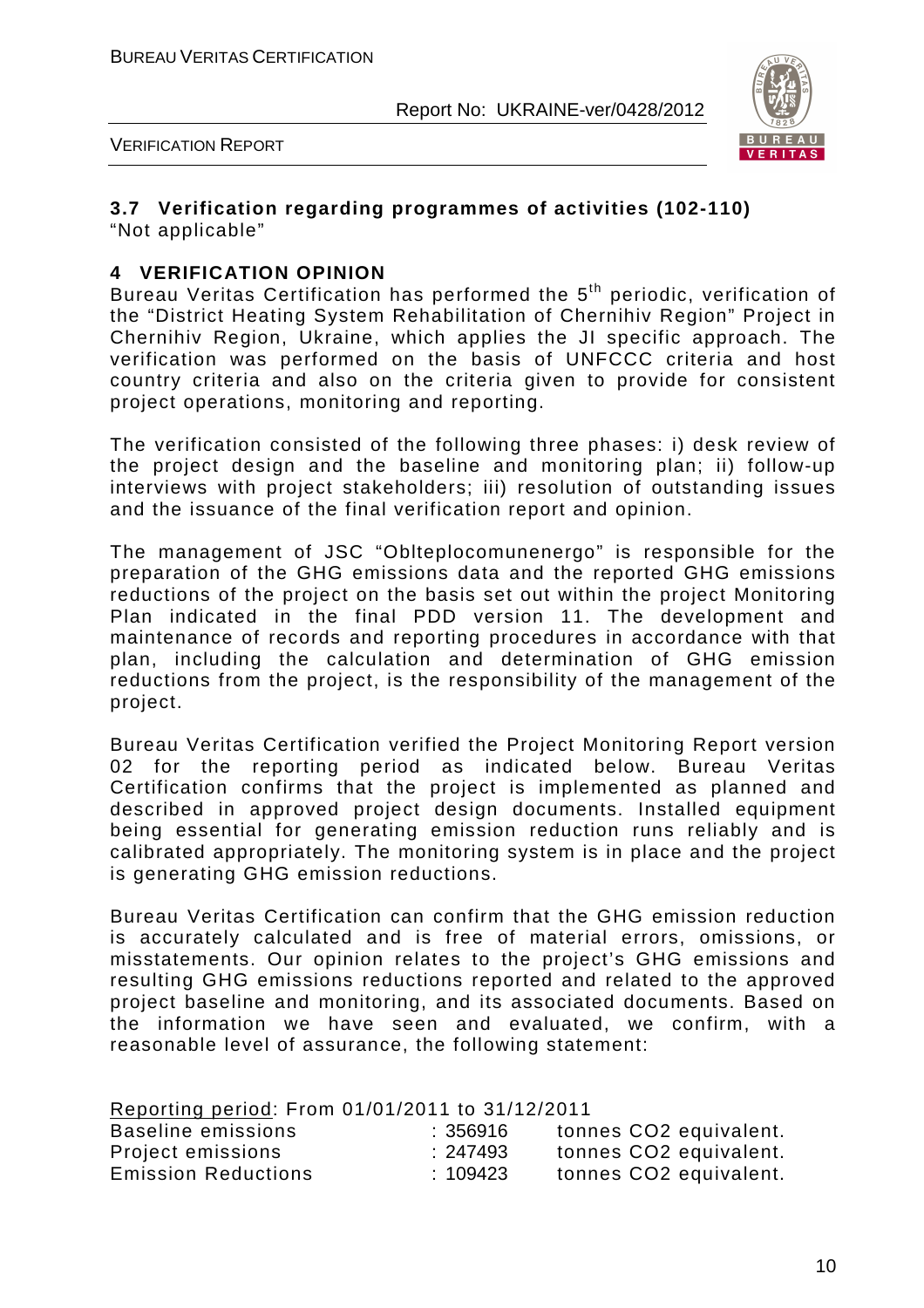



## **5 REFERENCES**

#### **Category 1 Documents:**

Documents provided by JSC "Oblteplocomunenergo" that relate directly to the GHG components of the project.

- /1/ Project Design Document "District Heating System Rehabilitation of Chernigiv Region" version 11 dated 09 July 2009
- /2/ Monitoring Report "District Heating System Rehabilitation of Chernihiv Region" version 02 dated 14 March 2012
- /3/ ERU's calculation model Exel file "Annex 2-4\_Chern\_11\_v02"
- /4/ Determination and Verification Manual, version 01
- /5/ "National inventory report of Ukraine for 1990 2009"
- /6/ Letter of Approval of Ukrainian Ministry of Environment Protection, № 5411-к/10/3-10 from 14/05/2007
- /7/ Letter of Approval of German Federal Environment Agency; German Emission Trading Authority

#### **Category 2 Documents:**

Background documents related to the design and/or methodologies employed in the design or other reference documents.

- /1/ List of buildings area ("13 Starokazarmenna" boiler-house)
- /2/ List of buildings area ("17 Instrumentalna" boiler-house)
- /3/ List of buildings area ("95 Hetmana Polubotka" boiler-house)
- /4/ List on improved insulation of buildings ("249б Myru" boilerhouse)
- /5/ List on improved insulation of buildings ("31 Chervonohvardiyska" boiler-house)
- /6/ List on improved insulation of buildings ("172 Pershoho Travnia" boiler-house)
- /7/ List on improved insulation of buildings ("8 Yeskova" boilerhouse)
- /8/ List on improved insulation of buildings ("6a Belova" boiler-house)
- /9/ Summarized data on boilers planned loads dated 01/01/2012
- /10/ Summarized data on boilers planned loads dated 01/07/2011
- /11/ Permit # 192.11.74-40.30.0 dated 13/12/2011
- /12/ Summarized data on boilers planned loads dated 01/01/2012
- /13/ Summarized data on planned loads (separately) dated 01/01/2012
- /14/ Order # 105a dated 04/04/2011
- /15/ Order # 276 dated 10/10/2011
- /16/ Order # 256 dated 06/10/2010
- /17/ Heating area on 01/12/2011
- /18/ Note on average temperature for January 2011
- /19/ Gas quality protocol # 268 dated 27/12/2011
- /20/ Gas quality protocol # 262 dated 20/12/2011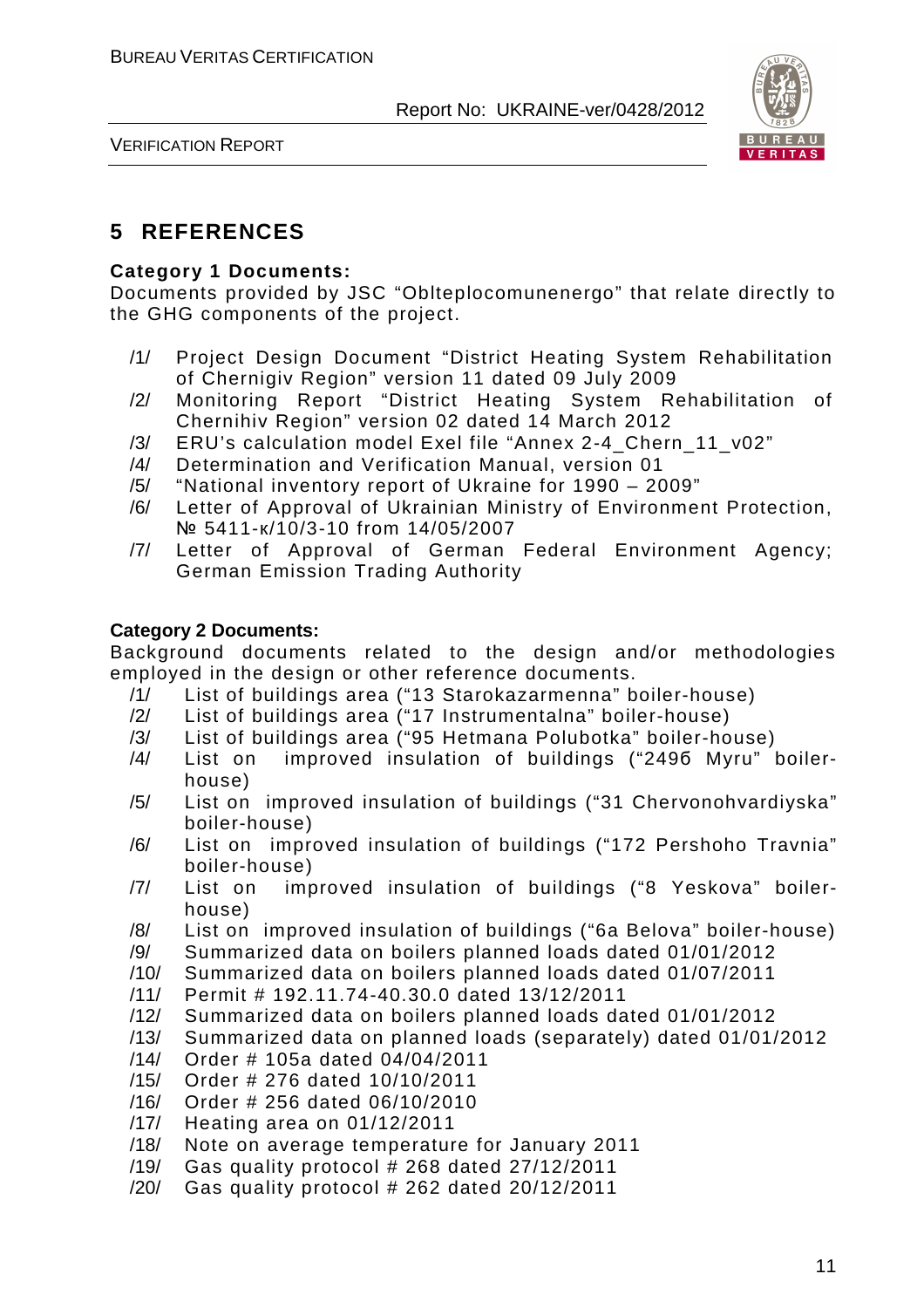

| Gas quality protocol # 251 dated 06/12/2011<br>/22/<br>Gas quality protocol dated 30/12/2011<br>/23/<br>Gas quality protocol dated 20/12/2011<br>/24/<br>Gas quality protocol dated 12/12/2011<br>/25/<br>Gas quality protocol dated 05/12/2011<br>/26/<br>Gas quality protocol dated 19/12/2011<br>/27/<br>Gas quality protocol # 246 dated 29/11/2011<br>/28/<br>Gas quality protocol # 239 dated 22/11/2011<br>/29/<br>Gas quality protocol # 233 dated 15/11/2011<br>/30/<br>/31/<br>Gas quality protocol # 229 dated 08/11/2011<br>Gas quality protocol dated 21/11/2011<br>/32/<br>/33/<br>Gas quality protocol dated 09/11/2011<br>Gas quality protocol dated 28/11/2011<br>/34/<br>Gas quality protocol # 217 dated 25/10/2011<br>/35/<br>/36/<br>Gas quality protocol # 211 dated 18/10/2011<br>Gas quality protocol # 206 dated 11/10/2011<br>/37/<br>Gas quality protocol # 200 dated 04/10/2011<br>/38/<br>Gas quality protocol dated 10/10/2011<br>/39/<br>Gas quality protocol dated 20/10/2011<br>/40/<br>/41/<br>Gas quality protocol dated 31/10/2011<br>Gas quality protocol № 197 dated 28/09/2011<br>/42/<br>Gas quality protocol № 191 dated 20/09/2011<br>/43/<br>Gas quality protocol № 187 dated 13/09/2011<br>/44/<br>Gas quality protocol № 181 dated 07/09/2011<br>/45/<br>Gas quality protocol Nº 178 dated 30/08/2011<br>/46/<br>Gas quality protocol № 173 dated 23/08/2011<br>/47/<br>Gas quality protocol № 169 dated 16/08/2011<br>/48/<br>Gas quality protocol № 165 dated 09/08/2011<br>/49/<br>Gas quality protocol № 160 dated 02/08/2011<br>/50/<br>Gas quality protocol № 155 dated 26/07/2011<br>/51/<br>Gas quality protocol № 151 dated 19/07/2011<br>/52/<br>Gas quality protocol № 145 dated 12/07/2011<br>/53/<br>Gas quality protocol № 140 dated 06/07/2011<br>/54/<br>Gas quality protocol № 136 dated 30/06/2011<br>/55/<br>Gas quality protocol № 129 dated 21/06/2011<br>/56/<br>Gas quality protocol № 126 dated 15/06/2011<br>/57/<br>Gas quality protocol № 120 dated 07/06/2011<br>/58/<br>Gas quality protocol № 115 dated 31/05/2011<br>/59/<br>Gas quality protocol № 108 dated 24/05/2011<br>/60/<br>Gas quality protocol № 102 dated 17/05/2011<br>/61/<br>Gas quality protocol № 98 dated 11/05/2011<br>/62/<br>Gas quality protocol № 93 dated 05/05/2011<br>/63/<br>Gas quality protocol № 88 dated 24/04/2011<br>/64/<br>/65/<br>Gas quality protocol № 80 dated 19/04/2011<br>Gas quality protocol Nº 77 dated 12/04/2011<br>/66/<br>Gas quality protocol № 71 dated 05/04/2011<br>/67/ | /21/ | Gas quality protocol # 257 dated 13/12/2011 |  |
|----------------------------------------------------------------------------------------------------------------------------------------------------------------------------------------------------------------------------------------------------------------------------------------------------------------------------------------------------------------------------------------------------------------------------------------------------------------------------------------------------------------------------------------------------------------------------------------------------------------------------------------------------------------------------------------------------------------------------------------------------------------------------------------------------------------------------------------------------------------------------------------------------------------------------------------------------------------------------------------------------------------------------------------------------------------------------------------------------------------------------------------------------------------------------------------------------------------------------------------------------------------------------------------------------------------------------------------------------------------------------------------------------------------------------------------------------------------------------------------------------------------------------------------------------------------------------------------------------------------------------------------------------------------------------------------------------------------------------------------------------------------------------------------------------------------------------------------------------------------------------------------------------------------------------------------------------------------------------------------------------------------------------------------------------------------------------------------------------------------------------------------------------------------------------------------------------------------------------------------------------------------------------------------------------------------------------------------------------------------------------------------------------------------------------------------------------------------------------------------------------------------------------------------------------------|------|---------------------------------------------|--|
|                                                                                                                                                                                                                                                                                                                                                                                                                                                                                                                                                                                                                                                                                                                                                                                                                                                                                                                                                                                                                                                                                                                                                                                                                                                                                                                                                                                                                                                                                                                                                                                                                                                                                                                                                                                                                                                                                                                                                                                                                                                                                                                                                                                                                                                                                                                                                                                                                                                                                                                                                          |      |                                             |  |
|                                                                                                                                                                                                                                                                                                                                                                                                                                                                                                                                                                                                                                                                                                                                                                                                                                                                                                                                                                                                                                                                                                                                                                                                                                                                                                                                                                                                                                                                                                                                                                                                                                                                                                                                                                                                                                                                                                                                                                                                                                                                                                                                                                                                                                                                                                                                                                                                                                                                                                                                                          |      |                                             |  |
|                                                                                                                                                                                                                                                                                                                                                                                                                                                                                                                                                                                                                                                                                                                                                                                                                                                                                                                                                                                                                                                                                                                                                                                                                                                                                                                                                                                                                                                                                                                                                                                                                                                                                                                                                                                                                                                                                                                                                                                                                                                                                                                                                                                                                                                                                                                                                                                                                                                                                                                                                          |      |                                             |  |
|                                                                                                                                                                                                                                                                                                                                                                                                                                                                                                                                                                                                                                                                                                                                                                                                                                                                                                                                                                                                                                                                                                                                                                                                                                                                                                                                                                                                                                                                                                                                                                                                                                                                                                                                                                                                                                                                                                                                                                                                                                                                                                                                                                                                                                                                                                                                                                                                                                                                                                                                                          |      |                                             |  |
|                                                                                                                                                                                                                                                                                                                                                                                                                                                                                                                                                                                                                                                                                                                                                                                                                                                                                                                                                                                                                                                                                                                                                                                                                                                                                                                                                                                                                                                                                                                                                                                                                                                                                                                                                                                                                                                                                                                                                                                                                                                                                                                                                                                                                                                                                                                                                                                                                                                                                                                                                          |      |                                             |  |
|                                                                                                                                                                                                                                                                                                                                                                                                                                                                                                                                                                                                                                                                                                                                                                                                                                                                                                                                                                                                                                                                                                                                                                                                                                                                                                                                                                                                                                                                                                                                                                                                                                                                                                                                                                                                                                                                                                                                                                                                                                                                                                                                                                                                                                                                                                                                                                                                                                                                                                                                                          |      |                                             |  |
|                                                                                                                                                                                                                                                                                                                                                                                                                                                                                                                                                                                                                                                                                                                                                                                                                                                                                                                                                                                                                                                                                                                                                                                                                                                                                                                                                                                                                                                                                                                                                                                                                                                                                                                                                                                                                                                                                                                                                                                                                                                                                                                                                                                                                                                                                                                                                                                                                                                                                                                                                          |      |                                             |  |
|                                                                                                                                                                                                                                                                                                                                                                                                                                                                                                                                                                                                                                                                                                                                                                                                                                                                                                                                                                                                                                                                                                                                                                                                                                                                                                                                                                                                                                                                                                                                                                                                                                                                                                                                                                                                                                                                                                                                                                                                                                                                                                                                                                                                                                                                                                                                                                                                                                                                                                                                                          |      |                                             |  |
|                                                                                                                                                                                                                                                                                                                                                                                                                                                                                                                                                                                                                                                                                                                                                                                                                                                                                                                                                                                                                                                                                                                                                                                                                                                                                                                                                                                                                                                                                                                                                                                                                                                                                                                                                                                                                                                                                                                                                                                                                                                                                                                                                                                                                                                                                                                                                                                                                                                                                                                                                          |      |                                             |  |
|                                                                                                                                                                                                                                                                                                                                                                                                                                                                                                                                                                                                                                                                                                                                                                                                                                                                                                                                                                                                                                                                                                                                                                                                                                                                                                                                                                                                                                                                                                                                                                                                                                                                                                                                                                                                                                                                                                                                                                                                                                                                                                                                                                                                                                                                                                                                                                                                                                                                                                                                                          |      |                                             |  |
|                                                                                                                                                                                                                                                                                                                                                                                                                                                                                                                                                                                                                                                                                                                                                                                                                                                                                                                                                                                                                                                                                                                                                                                                                                                                                                                                                                                                                                                                                                                                                                                                                                                                                                                                                                                                                                                                                                                                                                                                                                                                                                                                                                                                                                                                                                                                                                                                                                                                                                                                                          |      |                                             |  |
|                                                                                                                                                                                                                                                                                                                                                                                                                                                                                                                                                                                                                                                                                                                                                                                                                                                                                                                                                                                                                                                                                                                                                                                                                                                                                                                                                                                                                                                                                                                                                                                                                                                                                                                                                                                                                                                                                                                                                                                                                                                                                                                                                                                                                                                                                                                                                                                                                                                                                                                                                          |      |                                             |  |
|                                                                                                                                                                                                                                                                                                                                                                                                                                                                                                                                                                                                                                                                                                                                                                                                                                                                                                                                                                                                                                                                                                                                                                                                                                                                                                                                                                                                                                                                                                                                                                                                                                                                                                                                                                                                                                                                                                                                                                                                                                                                                                                                                                                                                                                                                                                                                                                                                                                                                                                                                          |      |                                             |  |
|                                                                                                                                                                                                                                                                                                                                                                                                                                                                                                                                                                                                                                                                                                                                                                                                                                                                                                                                                                                                                                                                                                                                                                                                                                                                                                                                                                                                                                                                                                                                                                                                                                                                                                                                                                                                                                                                                                                                                                                                                                                                                                                                                                                                                                                                                                                                                                                                                                                                                                                                                          |      |                                             |  |
|                                                                                                                                                                                                                                                                                                                                                                                                                                                                                                                                                                                                                                                                                                                                                                                                                                                                                                                                                                                                                                                                                                                                                                                                                                                                                                                                                                                                                                                                                                                                                                                                                                                                                                                                                                                                                                                                                                                                                                                                                                                                                                                                                                                                                                                                                                                                                                                                                                                                                                                                                          |      |                                             |  |
|                                                                                                                                                                                                                                                                                                                                                                                                                                                                                                                                                                                                                                                                                                                                                                                                                                                                                                                                                                                                                                                                                                                                                                                                                                                                                                                                                                                                                                                                                                                                                                                                                                                                                                                                                                                                                                                                                                                                                                                                                                                                                                                                                                                                                                                                                                                                                                                                                                                                                                                                                          |      |                                             |  |
|                                                                                                                                                                                                                                                                                                                                                                                                                                                                                                                                                                                                                                                                                                                                                                                                                                                                                                                                                                                                                                                                                                                                                                                                                                                                                                                                                                                                                                                                                                                                                                                                                                                                                                                                                                                                                                                                                                                                                                                                                                                                                                                                                                                                                                                                                                                                                                                                                                                                                                                                                          |      |                                             |  |
|                                                                                                                                                                                                                                                                                                                                                                                                                                                                                                                                                                                                                                                                                                                                                                                                                                                                                                                                                                                                                                                                                                                                                                                                                                                                                                                                                                                                                                                                                                                                                                                                                                                                                                                                                                                                                                                                                                                                                                                                                                                                                                                                                                                                                                                                                                                                                                                                                                                                                                                                                          |      |                                             |  |
|                                                                                                                                                                                                                                                                                                                                                                                                                                                                                                                                                                                                                                                                                                                                                                                                                                                                                                                                                                                                                                                                                                                                                                                                                                                                                                                                                                                                                                                                                                                                                                                                                                                                                                                                                                                                                                                                                                                                                                                                                                                                                                                                                                                                                                                                                                                                                                                                                                                                                                                                                          |      |                                             |  |
|                                                                                                                                                                                                                                                                                                                                                                                                                                                                                                                                                                                                                                                                                                                                                                                                                                                                                                                                                                                                                                                                                                                                                                                                                                                                                                                                                                                                                                                                                                                                                                                                                                                                                                                                                                                                                                                                                                                                                                                                                                                                                                                                                                                                                                                                                                                                                                                                                                                                                                                                                          |      |                                             |  |
|                                                                                                                                                                                                                                                                                                                                                                                                                                                                                                                                                                                                                                                                                                                                                                                                                                                                                                                                                                                                                                                                                                                                                                                                                                                                                                                                                                                                                                                                                                                                                                                                                                                                                                                                                                                                                                                                                                                                                                                                                                                                                                                                                                                                                                                                                                                                                                                                                                                                                                                                                          |      |                                             |  |
|                                                                                                                                                                                                                                                                                                                                                                                                                                                                                                                                                                                                                                                                                                                                                                                                                                                                                                                                                                                                                                                                                                                                                                                                                                                                                                                                                                                                                                                                                                                                                                                                                                                                                                                                                                                                                                                                                                                                                                                                                                                                                                                                                                                                                                                                                                                                                                                                                                                                                                                                                          |      |                                             |  |
|                                                                                                                                                                                                                                                                                                                                                                                                                                                                                                                                                                                                                                                                                                                                                                                                                                                                                                                                                                                                                                                                                                                                                                                                                                                                                                                                                                                                                                                                                                                                                                                                                                                                                                                                                                                                                                                                                                                                                                                                                                                                                                                                                                                                                                                                                                                                                                                                                                                                                                                                                          |      |                                             |  |
|                                                                                                                                                                                                                                                                                                                                                                                                                                                                                                                                                                                                                                                                                                                                                                                                                                                                                                                                                                                                                                                                                                                                                                                                                                                                                                                                                                                                                                                                                                                                                                                                                                                                                                                                                                                                                                                                                                                                                                                                                                                                                                                                                                                                                                                                                                                                                                                                                                                                                                                                                          |      |                                             |  |
|                                                                                                                                                                                                                                                                                                                                                                                                                                                                                                                                                                                                                                                                                                                                                                                                                                                                                                                                                                                                                                                                                                                                                                                                                                                                                                                                                                                                                                                                                                                                                                                                                                                                                                                                                                                                                                                                                                                                                                                                                                                                                                                                                                                                                                                                                                                                                                                                                                                                                                                                                          |      |                                             |  |
|                                                                                                                                                                                                                                                                                                                                                                                                                                                                                                                                                                                                                                                                                                                                                                                                                                                                                                                                                                                                                                                                                                                                                                                                                                                                                                                                                                                                                                                                                                                                                                                                                                                                                                                                                                                                                                                                                                                                                                                                                                                                                                                                                                                                                                                                                                                                                                                                                                                                                                                                                          |      |                                             |  |
|                                                                                                                                                                                                                                                                                                                                                                                                                                                                                                                                                                                                                                                                                                                                                                                                                                                                                                                                                                                                                                                                                                                                                                                                                                                                                                                                                                                                                                                                                                                                                                                                                                                                                                                                                                                                                                                                                                                                                                                                                                                                                                                                                                                                                                                                                                                                                                                                                                                                                                                                                          |      |                                             |  |
|                                                                                                                                                                                                                                                                                                                                                                                                                                                                                                                                                                                                                                                                                                                                                                                                                                                                                                                                                                                                                                                                                                                                                                                                                                                                                                                                                                                                                                                                                                                                                                                                                                                                                                                                                                                                                                                                                                                                                                                                                                                                                                                                                                                                                                                                                                                                                                                                                                                                                                                                                          |      |                                             |  |
|                                                                                                                                                                                                                                                                                                                                                                                                                                                                                                                                                                                                                                                                                                                                                                                                                                                                                                                                                                                                                                                                                                                                                                                                                                                                                                                                                                                                                                                                                                                                                                                                                                                                                                                                                                                                                                                                                                                                                                                                                                                                                                                                                                                                                                                                                                                                                                                                                                                                                                                                                          |      |                                             |  |
|                                                                                                                                                                                                                                                                                                                                                                                                                                                                                                                                                                                                                                                                                                                                                                                                                                                                                                                                                                                                                                                                                                                                                                                                                                                                                                                                                                                                                                                                                                                                                                                                                                                                                                                                                                                                                                                                                                                                                                                                                                                                                                                                                                                                                                                                                                                                                                                                                                                                                                                                                          |      |                                             |  |
|                                                                                                                                                                                                                                                                                                                                                                                                                                                                                                                                                                                                                                                                                                                                                                                                                                                                                                                                                                                                                                                                                                                                                                                                                                                                                                                                                                                                                                                                                                                                                                                                                                                                                                                                                                                                                                                                                                                                                                                                                                                                                                                                                                                                                                                                                                                                                                                                                                                                                                                                                          |      |                                             |  |
|                                                                                                                                                                                                                                                                                                                                                                                                                                                                                                                                                                                                                                                                                                                                                                                                                                                                                                                                                                                                                                                                                                                                                                                                                                                                                                                                                                                                                                                                                                                                                                                                                                                                                                                                                                                                                                                                                                                                                                                                                                                                                                                                                                                                                                                                                                                                                                                                                                                                                                                                                          |      |                                             |  |
|                                                                                                                                                                                                                                                                                                                                                                                                                                                                                                                                                                                                                                                                                                                                                                                                                                                                                                                                                                                                                                                                                                                                                                                                                                                                                                                                                                                                                                                                                                                                                                                                                                                                                                                                                                                                                                                                                                                                                                                                                                                                                                                                                                                                                                                                                                                                                                                                                                                                                                                                                          |      |                                             |  |
|                                                                                                                                                                                                                                                                                                                                                                                                                                                                                                                                                                                                                                                                                                                                                                                                                                                                                                                                                                                                                                                                                                                                                                                                                                                                                                                                                                                                                                                                                                                                                                                                                                                                                                                                                                                                                                                                                                                                                                                                                                                                                                                                                                                                                                                                                                                                                                                                                                                                                                                                                          |      |                                             |  |
|                                                                                                                                                                                                                                                                                                                                                                                                                                                                                                                                                                                                                                                                                                                                                                                                                                                                                                                                                                                                                                                                                                                                                                                                                                                                                                                                                                                                                                                                                                                                                                                                                                                                                                                                                                                                                                                                                                                                                                                                                                                                                                                                                                                                                                                                                                                                                                                                                                                                                                                                                          |      |                                             |  |
|                                                                                                                                                                                                                                                                                                                                                                                                                                                                                                                                                                                                                                                                                                                                                                                                                                                                                                                                                                                                                                                                                                                                                                                                                                                                                                                                                                                                                                                                                                                                                                                                                                                                                                                                                                                                                                                                                                                                                                                                                                                                                                                                                                                                                                                                                                                                                                                                                                                                                                                                                          |      |                                             |  |
|                                                                                                                                                                                                                                                                                                                                                                                                                                                                                                                                                                                                                                                                                                                                                                                                                                                                                                                                                                                                                                                                                                                                                                                                                                                                                                                                                                                                                                                                                                                                                                                                                                                                                                                                                                                                                                                                                                                                                                                                                                                                                                                                                                                                                                                                                                                                                                                                                                                                                                                                                          |      |                                             |  |
|                                                                                                                                                                                                                                                                                                                                                                                                                                                                                                                                                                                                                                                                                                                                                                                                                                                                                                                                                                                                                                                                                                                                                                                                                                                                                                                                                                                                                                                                                                                                                                                                                                                                                                                                                                                                                                                                                                                                                                                                                                                                                                                                                                                                                                                                                                                                                                                                                                                                                                                                                          |      |                                             |  |
|                                                                                                                                                                                                                                                                                                                                                                                                                                                                                                                                                                                                                                                                                                                                                                                                                                                                                                                                                                                                                                                                                                                                                                                                                                                                                                                                                                                                                                                                                                                                                                                                                                                                                                                                                                                                                                                                                                                                                                                                                                                                                                                                                                                                                                                                                                                                                                                                                                                                                                                                                          |      |                                             |  |
|                                                                                                                                                                                                                                                                                                                                                                                                                                                                                                                                                                                                                                                                                                                                                                                                                                                                                                                                                                                                                                                                                                                                                                                                                                                                                                                                                                                                                                                                                                                                                                                                                                                                                                                                                                                                                                                                                                                                                                                                                                                                                                                                                                                                                                                                                                                                                                                                                                                                                                                                                          |      |                                             |  |
|                                                                                                                                                                                                                                                                                                                                                                                                                                                                                                                                                                                                                                                                                                                                                                                                                                                                                                                                                                                                                                                                                                                                                                                                                                                                                                                                                                                                                                                                                                                                                                                                                                                                                                                                                                                                                                                                                                                                                                                                                                                                                                                                                                                                                                                                                                                                                                                                                                                                                                                                                          |      |                                             |  |
|                                                                                                                                                                                                                                                                                                                                                                                                                                                                                                                                                                                                                                                                                                                                                                                                                                                                                                                                                                                                                                                                                                                                                                                                                                                                                                                                                                                                                                                                                                                                                                                                                                                                                                                                                                                                                                                                                                                                                                                                                                                                                                                                                                                                                                                                                                                                                                                                                                                                                                                                                          |      |                                             |  |
|                                                                                                                                                                                                                                                                                                                                                                                                                                                                                                                                                                                                                                                                                                                                                                                                                                                                                                                                                                                                                                                                                                                                                                                                                                                                                                                                                                                                                                                                                                                                                                                                                                                                                                                                                                                                                                                                                                                                                                                                                                                                                                                                                                                                                                                                                                                                                                                                                                                                                                                                                          |      |                                             |  |
|                                                                                                                                                                                                                                                                                                                                                                                                                                                                                                                                                                                                                                                                                                                                                                                                                                                                                                                                                                                                                                                                                                                                                                                                                                                                                                                                                                                                                                                                                                                                                                                                                                                                                                                                                                                                                                                                                                                                                                                                                                                                                                                                                                                                                                                                                                                                                                                                                                                                                                                                                          |      |                                             |  |
|                                                                                                                                                                                                                                                                                                                                                                                                                                                                                                                                                                                                                                                                                                                                                                                                                                                                                                                                                                                                                                                                                                                                                                                                                                                                                                                                                                                                                                                                                                                                                                                                                                                                                                                                                                                                                                                                                                                                                                                                                                                                                                                                                                                                                                                                                                                                                                                                                                                                                                                                                          |      |                                             |  |
|                                                                                                                                                                                                                                                                                                                                                                                                                                                                                                                                                                                                                                                                                                                                                                                                                                                                                                                                                                                                                                                                                                                                                                                                                                                                                                                                                                                                                                                                                                                                                                                                                                                                                                                                                                                                                                                                                                                                                                                                                                                                                                                                                                                                                                                                                                                                                                                                                                                                                                                                                          |      |                                             |  |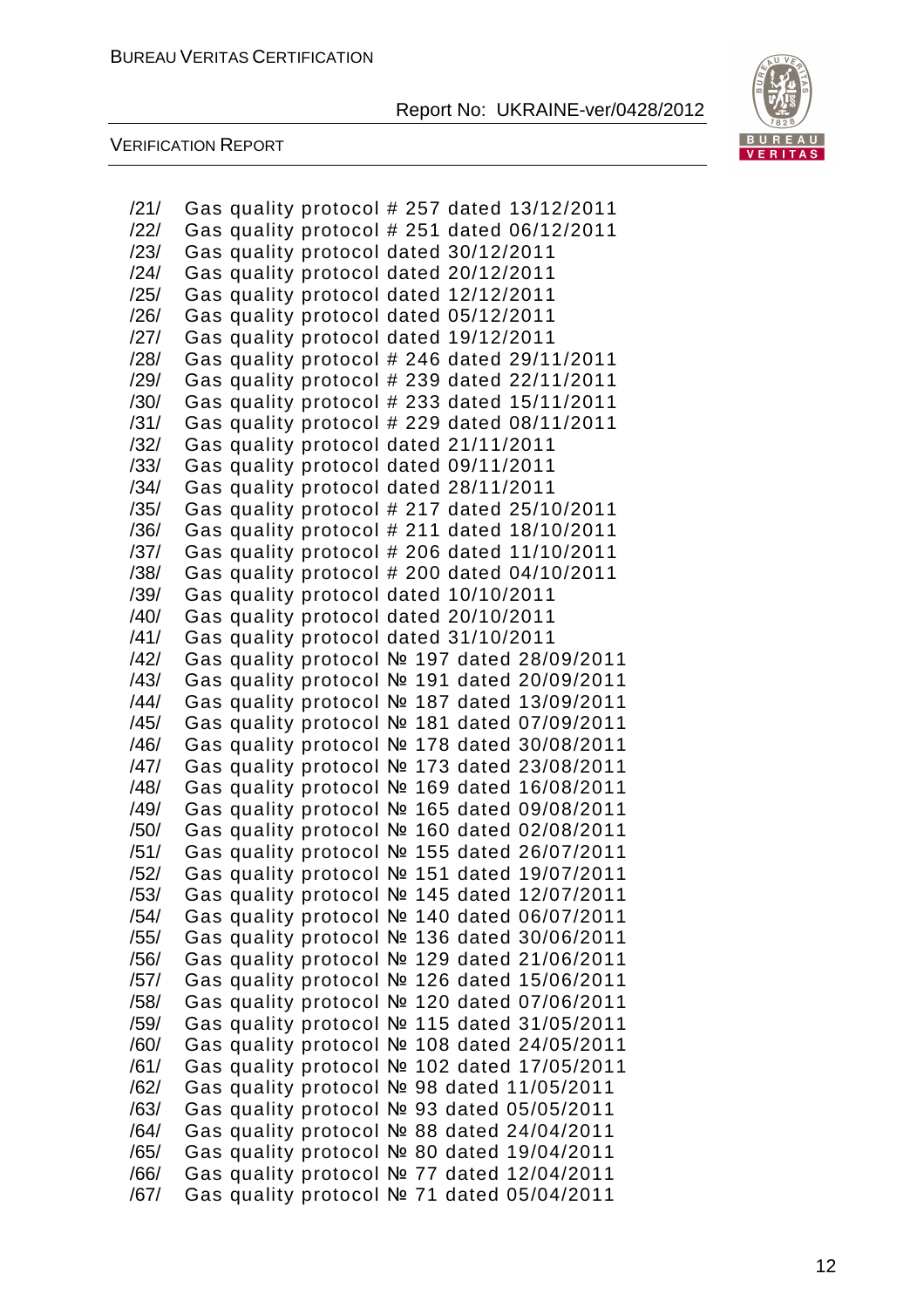

| /68/<br>Gas quality protocol dated 11/04/2011<br>/69/<br>Gas quality protocol dated 31/03/2011<br>/70/<br>Gas quality protocol dated 22/04/2011<br>/71/<br>Gas quality protocol № 68 dated 30/03/2011<br>/72/<br>Gas quality protocol № 62 dated 22/03/2011<br>/73/<br>Gas quality protocol № 57 dated 15/03/2011<br>/74/<br>Gas quality protocol № 52 dated 15/03/2011<br>/75/<br>Gas quality protocol dated 10/03/2011<br>/76/<br>Gas quality protocol dated 21/03/2011<br>/77/<br>Gas quality protocol dated 31/03/2011<br>/78/<br>Gas quality protocol dated 09/03/2011<br>/79/<br>Gas quality protocol dated 14/03/2011<br>/80/<br>Gas quality protocol dated 21/03/2011<br>/81/<br>Gas quality protocol dated 28/03/2011<br>/82/<br>Gas quality protocol № 45 dated 28/02/2011<br>/83/<br>Gas quality protocol № 40 dated 22/02/2011<br>Gas quality protocol № 33 dated 15/02/2010<br>/84/<br>/85/<br>Gas quality protocol № 30 dated 08/02/2011<br>/86/<br>Gas quality protocol dated 21/02/2011<br>/87/<br>Gas quality protocol dated 10/02/2011<br>/88/<br>Gas quality protocol dated 07/02/2011<br>/89/<br>Gas quality protocol dated 14/02/2011<br>/90/<br>Gas quality protocol dated 21/02/2011<br>/91/<br>Gas quality protocol № 21 dated 26/01/2011<br>/92/<br>Gas quality protocol № 13 dated 18/01/2011<br>/93/<br>Gas quality protocol № 6 dated 11/01/2011<br>Gas quality protocol № 2 dated 05/01/2011<br>/94/<br>/95/<br>Gas quality protocol dated 30/12/2010<br>/96/<br>Gas quality protocol dated 10/01/2011<br>/97/<br>Gas quality protocol dated 20/01/2011<br>/98/<br>Gas quality protocol dated 17/01/2011<br>/99/<br>Gas quality protocol dated 10/01/2011<br>/100/ Gas quality protocol dated 24/01/2011<br>/101/ Acceptance and transfer statement dated 28/02/2011 on delivered<br>natural gas<br>/102/ Acceptance and transfer statement dated 31/01/2011 on delivered<br>natural gas<br>/103/ Acceptance and transfer statement dated 31/03/2011 on delivered<br>natural gas<br>/104/ Acceptance and transfer statement dated 30/04/2011 on delivered<br>natural gas<br>/105/ Acceptance and transfer statement dated 31/05/2011 on delivered<br>natural gas<br>/106/ Acceptance and transfer statement dated 30/06/2011 on delivered<br>natural gas<br>/107/ Acceptance and transfer statement dated 31/07/2011 on delivered |             |
|----------------------------------------------------------------------------------------------------------------------------------------------------------------------------------------------------------------------------------------------------------------------------------------------------------------------------------------------------------------------------------------------------------------------------------------------------------------------------------------------------------------------------------------------------------------------------------------------------------------------------------------------------------------------------------------------------------------------------------------------------------------------------------------------------------------------------------------------------------------------------------------------------------------------------------------------------------------------------------------------------------------------------------------------------------------------------------------------------------------------------------------------------------------------------------------------------------------------------------------------------------------------------------------------------------------------------------------------------------------------------------------------------------------------------------------------------------------------------------------------------------------------------------------------------------------------------------------------------------------------------------------------------------------------------------------------------------------------------------------------------------------------------------------------------------------------------------------------------------------------------------------------------------------------------------------------------------------------------------------------------------------------------------------------------------------------------------------------------------------------------------------------------------------------------------------------------------------------------------------------------------------------------------------------------------------------------------------------------------------|-------------|
|                                                                                                                                                                                                                                                                                                                                                                                                                                                                                                                                                                                                                                                                                                                                                                                                                                                                                                                                                                                                                                                                                                                                                                                                                                                                                                                                                                                                                                                                                                                                                                                                                                                                                                                                                                                                                                                                                                                                                                                                                                                                                                                                                                                                                                                                                                                                                                |             |
|                                                                                                                                                                                                                                                                                                                                                                                                                                                                                                                                                                                                                                                                                                                                                                                                                                                                                                                                                                                                                                                                                                                                                                                                                                                                                                                                                                                                                                                                                                                                                                                                                                                                                                                                                                                                                                                                                                                                                                                                                                                                                                                                                                                                                                                                                                                                                                |             |
|                                                                                                                                                                                                                                                                                                                                                                                                                                                                                                                                                                                                                                                                                                                                                                                                                                                                                                                                                                                                                                                                                                                                                                                                                                                                                                                                                                                                                                                                                                                                                                                                                                                                                                                                                                                                                                                                                                                                                                                                                                                                                                                                                                                                                                                                                                                                                                |             |
|                                                                                                                                                                                                                                                                                                                                                                                                                                                                                                                                                                                                                                                                                                                                                                                                                                                                                                                                                                                                                                                                                                                                                                                                                                                                                                                                                                                                                                                                                                                                                                                                                                                                                                                                                                                                                                                                                                                                                                                                                                                                                                                                                                                                                                                                                                                                                                |             |
|                                                                                                                                                                                                                                                                                                                                                                                                                                                                                                                                                                                                                                                                                                                                                                                                                                                                                                                                                                                                                                                                                                                                                                                                                                                                                                                                                                                                                                                                                                                                                                                                                                                                                                                                                                                                                                                                                                                                                                                                                                                                                                                                                                                                                                                                                                                                                                |             |
|                                                                                                                                                                                                                                                                                                                                                                                                                                                                                                                                                                                                                                                                                                                                                                                                                                                                                                                                                                                                                                                                                                                                                                                                                                                                                                                                                                                                                                                                                                                                                                                                                                                                                                                                                                                                                                                                                                                                                                                                                                                                                                                                                                                                                                                                                                                                                                |             |
|                                                                                                                                                                                                                                                                                                                                                                                                                                                                                                                                                                                                                                                                                                                                                                                                                                                                                                                                                                                                                                                                                                                                                                                                                                                                                                                                                                                                                                                                                                                                                                                                                                                                                                                                                                                                                                                                                                                                                                                                                                                                                                                                                                                                                                                                                                                                                                |             |
|                                                                                                                                                                                                                                                                                                                                                                                                                                                                                                                                                                                                                                                                                                                                                                                                                                                                                                                                                                                                                                                                                                                                                                                                                                                                                                                                                                                                                                                                                                                                                                                                                                                                                                                                                                                                                                                                                                                                                                                                                                                                                                                                                                                                                                                                                                                                                                |             |
|                                                                                                                                                                                                                                                                                                                                                                                                                                                                                                                                                                                                                                                                                                                                                                                                                                                                                                                                                                                                                                                                                                                                                                                                                                                                                                                                                                                                                                                                                                                                                                                                                                                                                                                                                                                                                                                                                                                                                                                                                                                                                                                                                                                                                                                                                                                                                                |             |
|                                                                                                                                                                                                                                                                                                                                                                                                                                                                                                                                                                                                                                                                                                                                                                                                                                                                                                                                                                                                                                                                                                                                                                                                                                                                                                                                                                                                                                                                                                                                                                                                                                                                                                                                                                                                                                                                                                                                                                                                                                                                                                                                                                                                                                                                                                                                                                |             |
|                                                                                                                                                                                                                                                                                                                                                                                                                                                                                                                                                                                                                                                                                                                                                                                                                                                                                                                                                                                                                                                                                                                                                                                                                                                                                                                                                                                                                                                                                                                                                                                                                                                                                                                                                                                                                                                                                                                                                                                                                                                                                                                                                                                                                                                                                                                                                                |             |
|                                                                                                                                                                                                                                                                                                                                                                                                                                                                                                                                                                                                                                                                                                                                                                                                                                                                                                                                                                                                                                                                                                                                                                                                                                                                                                                                                                                                                                                                                                                                                                                                                                                                                                                                                                                                                                                                                                                                                                                                                                                                                                                                                                                                                                                                                                                                                                |             |
|                                                                                                                                                                                                                                                                                                                                                                                                                                                                                                                                                                                                                                                                                                                                                                                                                                                                                                                                                                                                                                                                                                                                                                                                                                                                                                                                                                                                                                                                                                                                                                                                                                                                                                                                                                                                                                                                                                                                                                                                                                                                                                                                                                                                                                                                                                                                                                |             |
|                                                                                                                                                                                                                                                                                                                                                                                                                                                                                                                                                                                                                                                                                                                                                                                                                                                                                                                                                                                                                                                                                                                                                                                                                                                                                                                                                                                                                                                                                                                                                                                                                                                                                                                                                                                                                                                                                                                                                                                                                                                                                                                                                                                                                                                                                                                                                                |             |
|                                                                                                                                                                                                                                                                                                                                                                                                                                                                                                                                                                                                                                                                                                                                                                                                                                                                                                                                                                                                                                                                                                                                                                                                                                                                                                                                                                                                                                                                                                                                                                                                                                                                                                                                                                                                                                                                                                                                                                                                                                                                                                                                                                                                                                                                                                                                                                |             |
|                                                                                                                                                                                                                                                                                                                                                                                                                                                                                                                                                                                                                                                                                                                                                                                                                                                                                                                                                                                                                                                                                                                                                                                                                                                                                                                                                                                                                                                                                                                                                                                                                                                                                                                                                                                                                                                                                                                                                                                                                                                                                                                                                                                                                                                                                                                                                                |             |
|                                                                                                                                                                                                                                                                                                                                                                                                                                                                                                                                                                                                                                                                                                                                                                                                                                                                                                                                                                                                                                                                                                                                                                                                                                                                                                                                                                                                                                                                                                                                                                                                                                                                                                                                                                                                                                                                                                                                                                                                                                                                                                                                                                                                                                                                                                                                                                |             |
|                                                                                                                                                                                                                                                                                                                                                                                                                                                                                                                                                                                                                                                                                                                                                                                                                                                                                                                                                                                                                                                                                                                                                                                                                                                                                                                                                                                                                                                                                                                                                                                                                                                                                                                                                                                                                                                                                                                                                                                                                                                                                                                                                                                                                                                                                                                                                                |             |
|                                                                                                                                                                                                                                                                                                                                                                                                                                                                                                                                                                                                                                                                                                                                                                                                                                                                                                                                                                                                                                                                                                                                                                                                                                                                                                                                                                                                                                                                                                                                                                                                                                                                                                                                                                                                                                                                                                                                                                                                                                                                                                                                                                                                                                                                                                                                                                |             |
|                                                                                                                                                                                                                                                                                                                                                                                                                                                                                                                                                                                                                                                                                                                                                                                                                                                                                                                                                                                                                                                                                                                                                                                                                                                                                                                                                                                                                                                                                                                                                                                                                                                                                                                                                                                                                                                                                                                                                                                                                                                                                                                                                                                                                                                                                                                                                                |             |
|                                                                                                                                                                                                                                                                                                                                                                                                                                                                                                                                                                                                                                                                                                                                                                                                                                                                                                                                                                                                                                                                                                                                                                                                                                                                                                                                                                                                                                                                                                                                                                                                                                                                                                                                                                                                                                                                                                                                                                                                                                                                                                                                                                                                                                                                                                                                                                |             |
|                                                                                                                                                                                                                                                                                                                                                                                                                                                                                                                                                                                                                                                                                                                                                                                                                                                                                                                                                                                                                                                                                                                                                                                                                                                                                                                                                                                                                                                                                                                                                                                                                                                                                                                                                                                                                                                                                                                                                                                                                                                                                                                                                                                                                                                                                                                                                                |             |
|                                                                                                                                                                                                                                                                                                                                                                                                                                                                                                                                                                                                                                                                                                                                                                                                                                                                                                                                                                                                                                                                                                                                                                                                                                                                                                                                                                                                                                                                                                                                                                                                                                                                                                                                                                                                                                                                                                                                                                                                                                                                                                                                                                                                                                                                                                                                                                |             |
|                                                                                                                                                                                                                                                                                                                                                                                                                                                                                                                                                                                                                                                                                                                                                                                                                                                                                                                                                                                                                                                                                                                                                                                                                                                                                                                                                                                                                                                                                                                                                                                                                                                                                                                                                                                                                                                                                                                                                                                                                                                                                                                                                                                                                                                                                                                                                                |             |
|                                                                                                                                                                                                                                                                                                                                                                                                                                                                                                                                                                                                                                                                                                                                                                                                                                                                                                                                                                                                                                                                                                                                                                                                                                                                                                                                                                                                                                                                                                                                                                                                                                                                                                                                                                                                                                                                                                                                                                                                                                                                                                                                                                                                                                                                                                                                                                |             |
|                                                                                                                                                                                                                                                                                                                                                                                                                                                                                                                                                                                                                                                                                                                                                                                                                                                                                                                                                                                                                                                                                                                                                                                                                                                                                                                                                                                                                                                                                                                                                                                                                                                                                                                                                                                                                                                                                                                                                                                                                                                                                                                                                                                                                                                                                                                                                                |             |
|                                                                                                                                                                                                                                                                                                                                                                                                                                                                                                                                                                                                                                                                                                                                                                                                                                                                                                                                                                                                                                                                                                                                                                                                                                                                                                                                                                                                                                                                                                                                                                                                                                                                                                                                                                                                                                                                                                                                                                                                                                                                                                                                                                                                                                                                                                                                                                |             |
|                                                                                                                                                                                                                                                                                                                                                                                                                                                                                                                                                                                                                                                                                                                                                                                                                                                                                                                                                                                                                                                                                                                                                                                                                                                                                                                                                                                                                                                                                                                                                                                                                                                                                                                                                                                                                                                                                                                                                                                                                                                                                                                                                                                                                                                                                                                                                                |             |
|                                                                                                                                                                                                                                                                                                                                                                                                                                                                                                                                                                                                                                                                                                                                                                                                                                                                                                                                                                                                                                                                                                                                                                                                                                                                                                                                                                                                                                                                                                                                                                                                                                                                                                                                                                                                                                                                                                                                                                                                                                                                                                                                                                                                                                                                                                                                                                |             |
|                                                                                                                                                                                                                                                                                                                                                                                                                                                                                                                                                                                                                                                                                                                                                                                                                                                                                                                                                                                                                                                                                                                                                                                                                                                                                                                                                                                                                                                                                                                                                                                                                                                                                                                                                                                                                                                                                                                                                                                                                                                                                                                                                                                                                                                                                                                                                                |             |
|                                                                                                                                                                                                                                                                                                                                                                                                                                                                                                                                                                                                                                                                                                                                                                                                                                                                                                                                                                                                                                                                                                                                                                                                                                                                                                                                                                                                                                                                                                                                                                                                                                                                                                                                                                                                                                                                                                                                                                                                                                                                                                                                                                                                                                                                                                                                                                |             |
|                                                                                                                                                                                                                                                                                                                                                                                                                                                                                                                                                                                                                                                                                                                                                                                                                                                                                                                                                                                                                                                                                                                                                                                                                                                                                                                                                                                                                                                                                                                                                                                                                                                                                                                                                                                                                                                                                                                                                                                                                                                                                                                                                                                                                                                                                                                                                                |             |
|                                                                                                                                                                                                                                                                                                                                                                                                                                                                                                                                                                                                                                                                                                                                                                                                                                                                                                                                                                                                                                                                                                                                                                                                                                                                                                                                                                                                                                                                                                                                                                                                                                                                                                                                                                                                                                                                                                                                                                                                                                                                                                                                                                                                                                                                                                                                                                |             |
|                                                                                                                                                                                                                                                                                                                                                                                                                                                                                                                                                                                                                                                                                                                                                                                                                                                                                                                                                                                                                                                                                                                                                                                                                                                                                                                                                                                                                                                                                                                                                                                                                                                                                                                                                                                                                                                                                                                                                                                                                                                                                                                                                                                                                                                                                                                                                                |             |
|                                                                                                                                                                                                                                                                                                                                                                                                                                                                                                                                                                                                                                                                                                                                                                                                                                                                                                                                                                                                                                                                                                                                                                                                                                                                                                                                                                                                                                                                                                                                                                                                                                                                                                                                                                                                                                                                                                                                                                                                                                                                                                                                                                                                                                                                                                                                                                |             |
|                                                                                                                                                                                                                                                                                                                                                                                                                                                                                                                                                                                                                                                                                                                                                                                                                                                                                                                                                                                                                                                                                                                                                                                                                                                                                                                                                                                                                                                                                                                                                                                                                                                                                                                                                                                                                                                                                                                                                                                                                                                                                                                                                                                                                                                                                                                                                                |             |
|                                                                                                                                                                                                                                                                                                                                                                                                                                                                                                                                                                                                                                                                                                                                                                                                                                                                                                                                                                                                                                                                                                                                                                                                                                                                                                                                                                                                                                                                                                                                                                                                                                                                                                                                                                                                                                                                                                                                                                                                                                                                                                                                                                                                                                                                                                                                                                |             |
|                                                                                                                                                                                                                                                                                                                                                                                                                                                                                                                                                                                                                                                                                                                                                                                                                                                                                                                                                                                                                                                                                                                                                                                                                                                                                                                                                                                                                                                                                                                                                                                                                                                                                                                                                                                                                                                                                                                                                                                                                                                                                                                                                                                                                                                                                                                                                                |             |
|                                                                                                                                                                                                                                                                                                                                                                                                                                                                                                                                                                                                                                                                                                                                                                                                                                                                                                                                                                                                                                                                                                                                                                                                                                                                                                                                                                                                                                                                                                                                                                                                                                                                                                                                                                                                                                                                                                                                                                                                                                                                                                                                                                                                                                                                                                                                                                |             |
|                                                                                                                                                                                                                                                                                                                                                                                                                                                                                                                                                                                                                                                                                                                                                                                                                                                                                                                                                                                                                                                                                                                                                                                                                                                                                                                                                                                                                                                                                                                                                                                                                                                                                                                                                                                                                                                                                                                                                                                                                                                                                                                                                                                                                                                                                                                                                                |             |
|                                                                                                                                                                                                                                                                                                                                                                                                                                                                                                                                                                                                                                                                                                                                                                                                                                                                                                                                                                                                                                                                                                                                                                                                                                                                                                                                                                                                                                                                                                                                                                                                                                                                                                                                                                                                                                                                                                                                                                                                                                                                                                                                                                                                                                                                                                                                                                |             |
|                                                                                                                                                                                                                                                                                                                                                                                                                                                                                                                                                                                                                                                                                                                                                                                                                                                                                                                                                                                                                                                                                                                                                                                                                                                                                                                                                                                                                                                                                                                                                                                                                                                                                                                                                                                                                                                                                                                                                                                                                                                                                                                                                                                                                                                                                                                                                                |             |
|                                                                                                                                                                                                                                                                                                                                                                                                                                                                                                                                                                                                                                                                                                                                                                                                                                                                                                                                                                                                                                                                                                                                                                                                                                                                                                                                                                                                                                                                                                                                                                                                                                                                                                                                                                                                                                                                                                                                                                                                                                                                                                                                                                                                                                                                                                                                                                |             |
|                                                                                                                                                                                                                                                                                                                                                                                                                                                                                                                                                                                                                                                                                                                                                                                                                                                                                                                                                                                                                                                                                                                                                                                                                                                                                                                                                                                                                                                                                                                                                                                                                                                                                                                                                                                                                                                                                                                                                                                                                                                                                                                                                                                                                                                                                                                                                                |             |
|                                                                                                                                                                                                                                                                                                                                                                                                                                                                                                                                                                                                                                                                                                                                                                                                                                                                                                                                                                                                                                                                                                                                                                                                                                                                                                                                                                                                                                                                                                                                                                                                                                                                                                                                                                                                                                                                                                                                                                                                                                                                                                                                                                                                                                                                                                                                                                |             |
|                                                                                                                                                                                                                                                                                                                                                                                                                                                                                                                                                                                                                                                                                                                                                                                                                                                                                                                                                                                                                                                                                                                                                                                                                                                                                                                                                                                                                                                                                                                                                                                                                                                                                                                                                                                                                                                                                                                                                                                                                                                                                                                                                                                                                                                                                                                                                                |             |
|                                                                                                                                                                                                                                                                                                                                                                                                                                                                                                                                                                                                                                                                                                                                                                                                                                                                                                                                                                                                                                                                                                                                                                                                                                                                                                                                                                                                                                                                                                                                                                                                                                                                                                                                                                                                                                                                                                                                                                                                                                                                                                                                                                                                                                                                                                                                                                |             |
|                                                                                                                                                                                                                                                                                                                                                                                                                                                                                                                                                                                                                                                                                                                                                                                                                                                                                                                                                                                                                                                                                                                                                                                                                                                                                                                                                                                                                                                                                                                                                                                                                                                                                                                                                                                                                                                                                                                                                                                                                                                                                                                                                                                                                                                                                                                                                                | natural gas |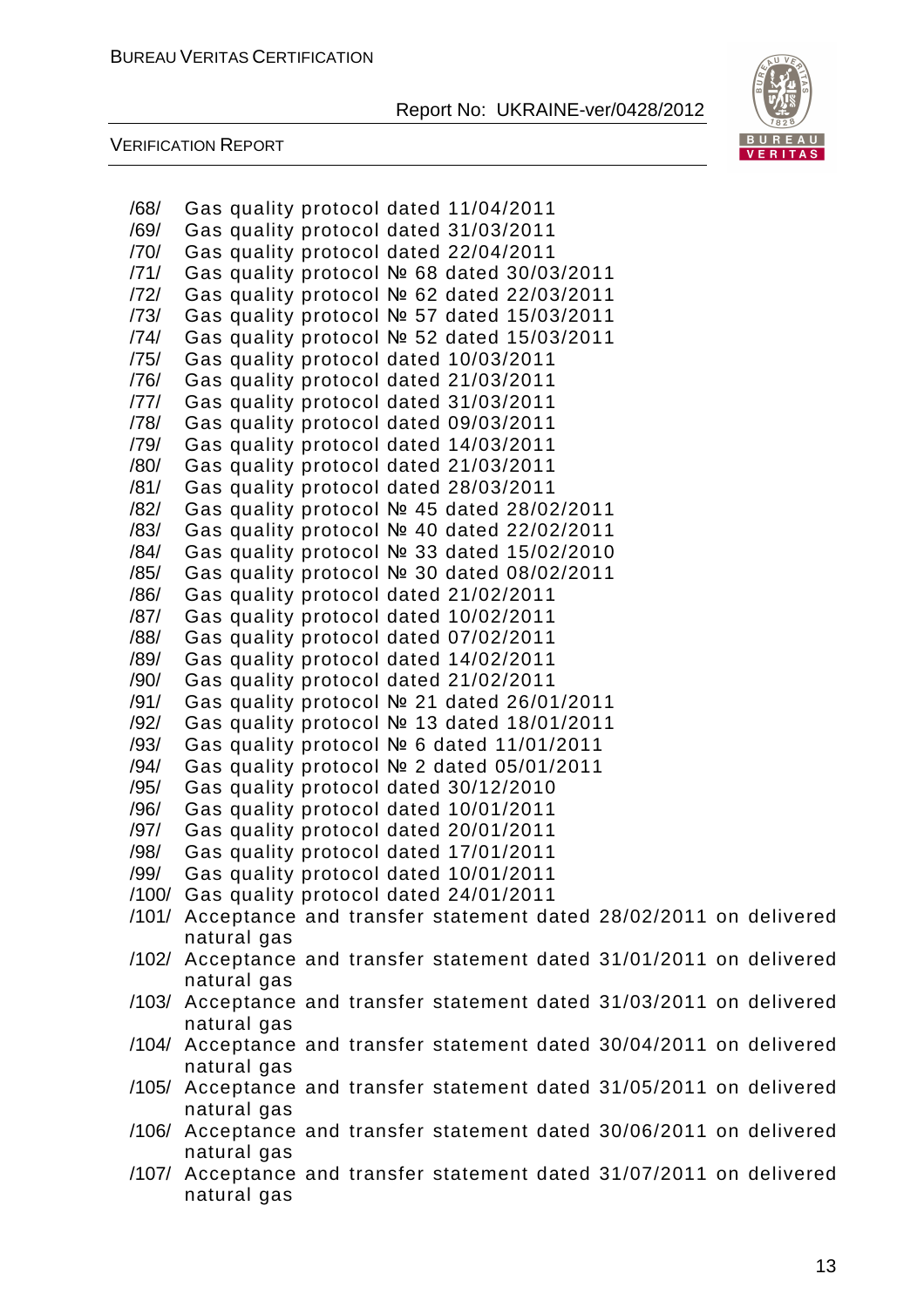

|       | /108/ Acceptance and transfer statement dated 31/08/2011 on delivered                         |
|-------|-----------------------------------------------------------------------------------------------|
|       | natural gas<br>/109/ Acceptance and transfer statement dated 30/09/2011 on delivered          |
|       | natural gas<br>/110/ Acceptance and transfer statement dated 31/10/2011 on delivered          |
|       | natural gas<br>/111/ Acceptance and transfer statement dated 30/11/2011 on delivered          |
|       | natural gas<br>/112/ Acceptance and transfer statement dated 31/12/2011 on delivered          |
|       | natural gas<br>/113/ Report on results of fuel, heat and electric energy consumption for      |
|       | 2011                                                                                          |
|       | /114/ Diagram of heat quality dated 17/08/2011<br>/115/ Inspection statement dated 11/03/2011 |
|       | /116/ Inspection statement dated 31/10/2011                                                   |
|       | /117/ Inspection statement dated 28/11/2011                                                   |
|       | /118/ Inspection statement dated 05/12/2011                                                   |
|       | /119/ Inspection statement dated 07/06/2011                                                   |
|       | /120/ Report on air protection for 2011 (Horodnia town)                                       |
|       | /121/ Report on air protection for 2011 (Chernihiv city)                                      |
|       | /122/ Report on air protection for 2011 (Naumivka village)                                    |
|       | /123/ Report on air protection for 2011 (Bakhmach town)                                       |
|       | /124/ Report on air protection for 2011 (Koriukivka town)                                     |
|       | /125/ Report on air protection for 2011 (Semenivka town)                                      |
|       | /126/ Report on air protection for 2011                                                       |
|       | (urban-type settlement Kulykivka)                                                             |
|       | /127/ Report on air protection for 2011                                                       |
|       | (Semenivka village)                                                                           |
|       | /128/ Report on air protection for 2011                                                       |
|       | (Klinka village)                                                                              |
| /129/ | Report on air protection for 2011                                                             |
|       | (Khmilnytsia village)                                                                         |
|       | /130/ Report on air protection for 2011<br>(urban-type settlement Sosnytsia)                  |
| /131/ | Inspection<br>committee<br>statement<br>dated<br>29/08/2011<br>about                          |
|       | acceptance of finished by construction building                                               |
|       | /132/ Inspection<br>dated<br>27/06/2011<br>committee<br>statement<br>about                    |
|       | acceptance of finished by construction building                                               |
|       | 26/12/2011<br>/133/ Inspection<br>committee<br>statement<br>dated<br>about                    |
|       | acceptance of finished by construction building                                               |
| /134/ | Inspection<br>committee<br>dated<br>26/10/2011<br>statement<br>about                          |
|       | acceptance of finished by construction building                                               |
|       | /135/ Inspection<br>committee<br>statement<br>dated<br>25/07/2011<br>about                    |
|       | acceptance of finished by construction building                                               |
| /136/ | Inspection<br>committee<br>statement<br>dated<br>29/08/2011<br>about                          |
|       | acceptance of finished by construction building                                               |
| /137/ | Inspection<br>25/07/2011<br>committee<br>dated<br>statement<br>about                          |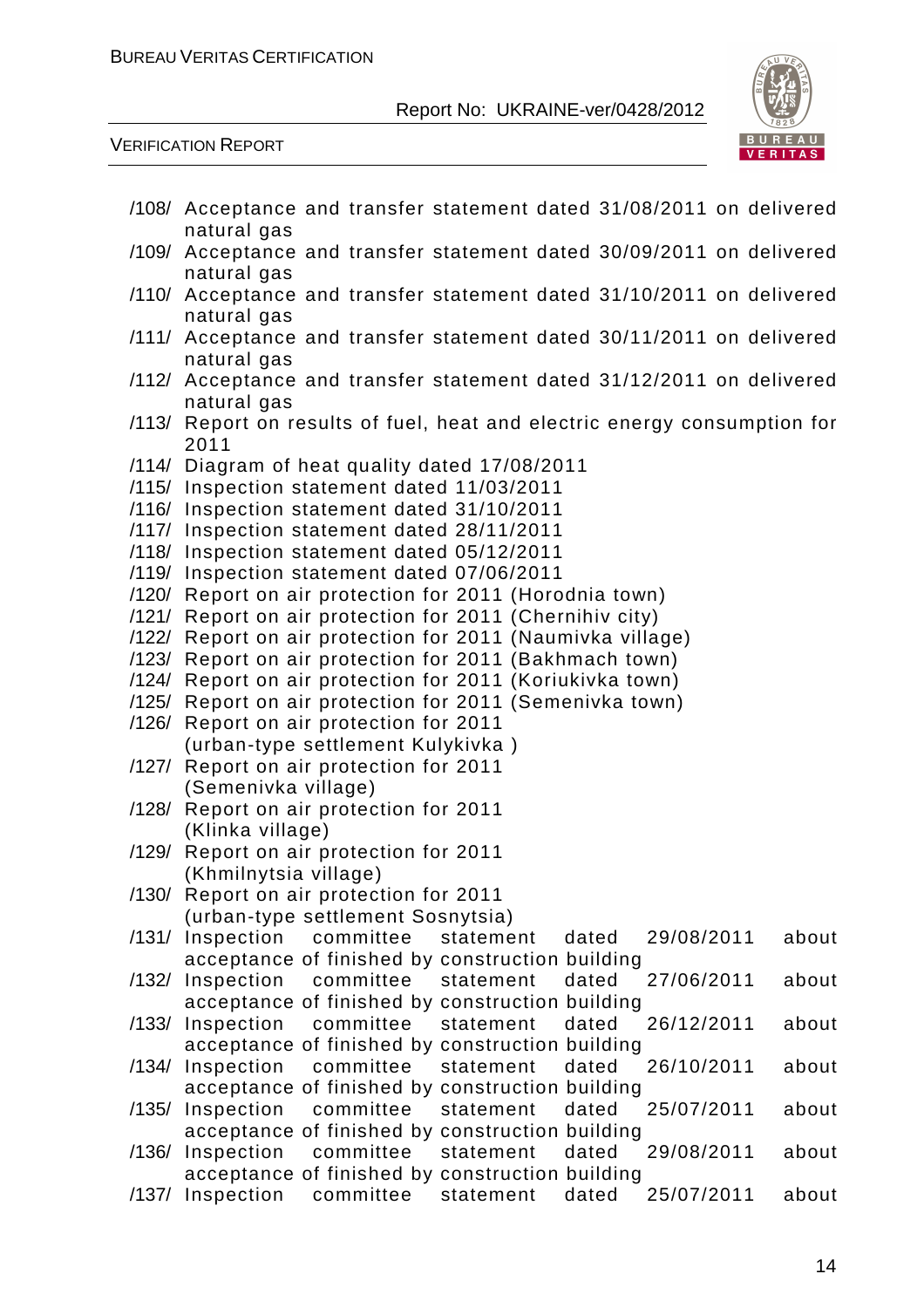

| acceptance of finished by construction building                                                                         |
|-------------------------------------------------------------------------------------------------------------------------|
| statement<br>29/08/2011<br>/138/ Inspection committee<br>dated<br>about                                                 |
| acceptance of finished by construction building<br>/139/ Inspection committee statement dated<br>28/10/2011<br>about    |
|                                                                                                                         |
| acceptance of finished by construction building<br>/140/ Inspection committee statement<br>dated<br>29/08/2011<br>about |
|                                                                                                                         |
| acceptance of finished by construction building<br>26/12/2011<br>/141/ Inspection committee statement dated<br>about    |
|                                                                                                                         |
| acceptance of finished by construction building<br>/142/ Protocol # 33 dated 26/12/2011                                 |
| Commission meeting on labor protection knowledge testing                                                                |
| /143/ Protocol # 32 dated 20/12/2011                                                                                    |
| Commission meeting on labor protection knowledge testing                                                                |
| /144/ Protocol # 31 dated 02/11/2011                                                                                    |
| Commission meeting on labor protection knowledge testing                                                                |
| /145/ Protocol # 30 dated 01/11/2011                                                                                    |
| Commission meeting on labor protection knowledge testing                                                                |
| /146/ Protocol # 10 dated 09/08/2011                                                                                    |
| Commission meeting on labor protection knowledge testing                                                                |
| /147/ Protocol # 65 dated 10/09/2011                                                                                    |
| Commission meeting on labor protection knowledge testing                                                                |
| /148/ Protocol # 114 dated 08/08/2011                                                                                   |
| Commission meeting on labor protection knowledge testing                                                                |
| /149/ Protocol extract # 82 dated 03/03/2011                                                                            |
| Commission meeting on labor protection knowledge testing                                                                |
| /150/ Heat and water meters acceptance logbook                                                                          |
|                                                                                                                         |
| # 3189 dated<br>15/07/2011 on<br>working<br>/151/ Certificate<br>measuring                                              |
| equipment calibration                                                                                                   |
| /152/ Certificate # 044 $\Pi$ -07/11 dated 15/07/2011<br>working etalon<br>on                                           |
| calibration<br>/153/ Certificate # 043N-07/11<br>15/07/2011<br>dated<br>working<br>etalon                               |
| on<br>calibration                                                                                                       |
| $/154/$ Certificate # 016 $\Pi$ -01/11 dated 15/07/2011 on working etalon                                               |
| calibration                                                                                                             |
| /155/ License # 040 dated 30/09/2003 about state environmental                                                          |
| metrological attestation.                                                                                               |
| $/156/$ Photo - Heat meter, serial # 3144                                                                               |
| /157/ Photo – Hot water meter type CBTY, serial # 6717                                                                  |
|                                                                                                                         |
| /158/ Photo – Gas filter type Д80мм, serial # 6733                                                                      |
| /159/ Photo – Gas filter type Д150мм, serial # 6734                                                                     |
| /160/ Photo – gas meter type G100 JIF-K-80-1, serial # 6734                                                             |
| /161/ Photo - gas meter type GMS-G-650 ЛГ-К-80-1, serial # 6722                                                         |
| /162/ Gas logbook                                                                                                       |
|                                                                                                                         |
| /163/ Photo - Gas volume meter type OE-22, serial # 9751                                                                |
|                                                                                                                         |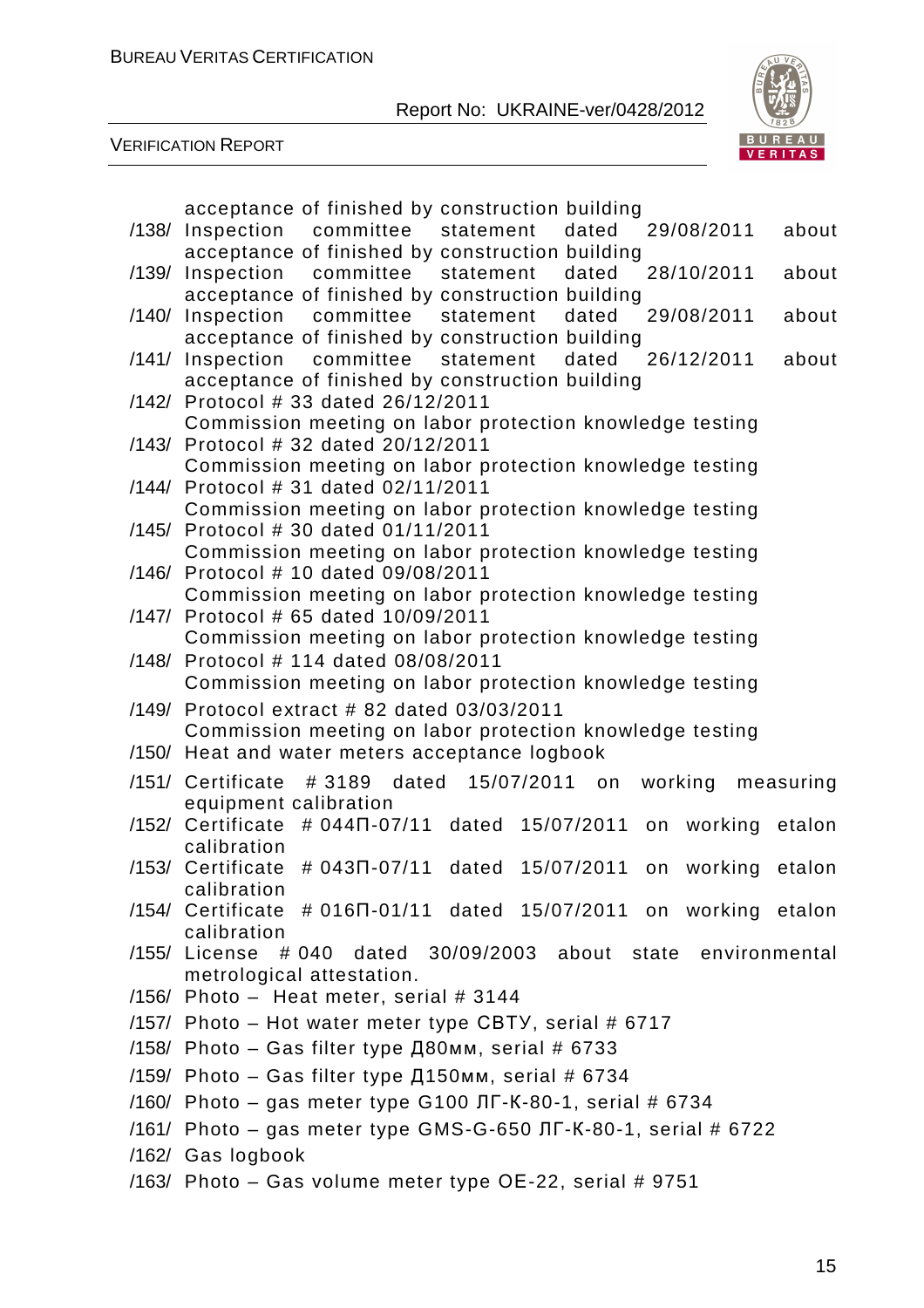

VERIFICATION REPORT

- /164/ Photo filter type DanfossД-100мм, serial # 8302
- /165/ Photo Gas volume meter type ОЕ-22ДМ, зав. # 4773
- $/166/$  Photo uninterrupted power supply unit type  $5P-1k$ , serial # 4775
- /167/ Photo hot water meter, serial  $#$  4500
- /168/ Photo –Heat utilizers installation
- /169/ Photo Hot water meter type СВТУ, serial # 9618
- /170/ Photo –Hypersonic meter type УВР-011
- /171/ Photo Heat meter type ОЕ-32ЛА
- /172/ Photo Heat meter type СВТУ-11Т, serial # 10002
- /173/ Photo Hot water meter type Енергія 2000, serial # 7219
- /174/ Photo gas meter type G250 ЛГ-К-80-1/30-0.63-1 Ex, serial # 7228
- /175/ Photo gas meter type GMS-G100-80—1.0-Y2, serial # 060515
- /176/ List of buildings area ("13 Starokazarmenna" boiler-house)
- /177/ List of buildings area ("17 Instrumentalna" boiler-house)

#### **Persons interviewed:**

List persons interviewed during the verification or persons that contributed with other information that are not included in the documents listed above.

- /1/ Yurii Barbarov Head of the board
- /2/ Victor Oliinyk Head of Production Department of the JSC "Chernigivoblteplocomunenergo".
- /3/ Oleksii Teteria Head of the Technical Development Department of the JSC "Chernigivoblteplocomunenergo"
- /4/ Oleksii Havrylenko Deputy chief of board
- /5/ Andrii Sokolenko Head of division
- /6/ Mykola Kolosok Head of division
- /7/ Volodymyr Barko Head of division
- /8/ Kateryna Korinchuk Scientific researcher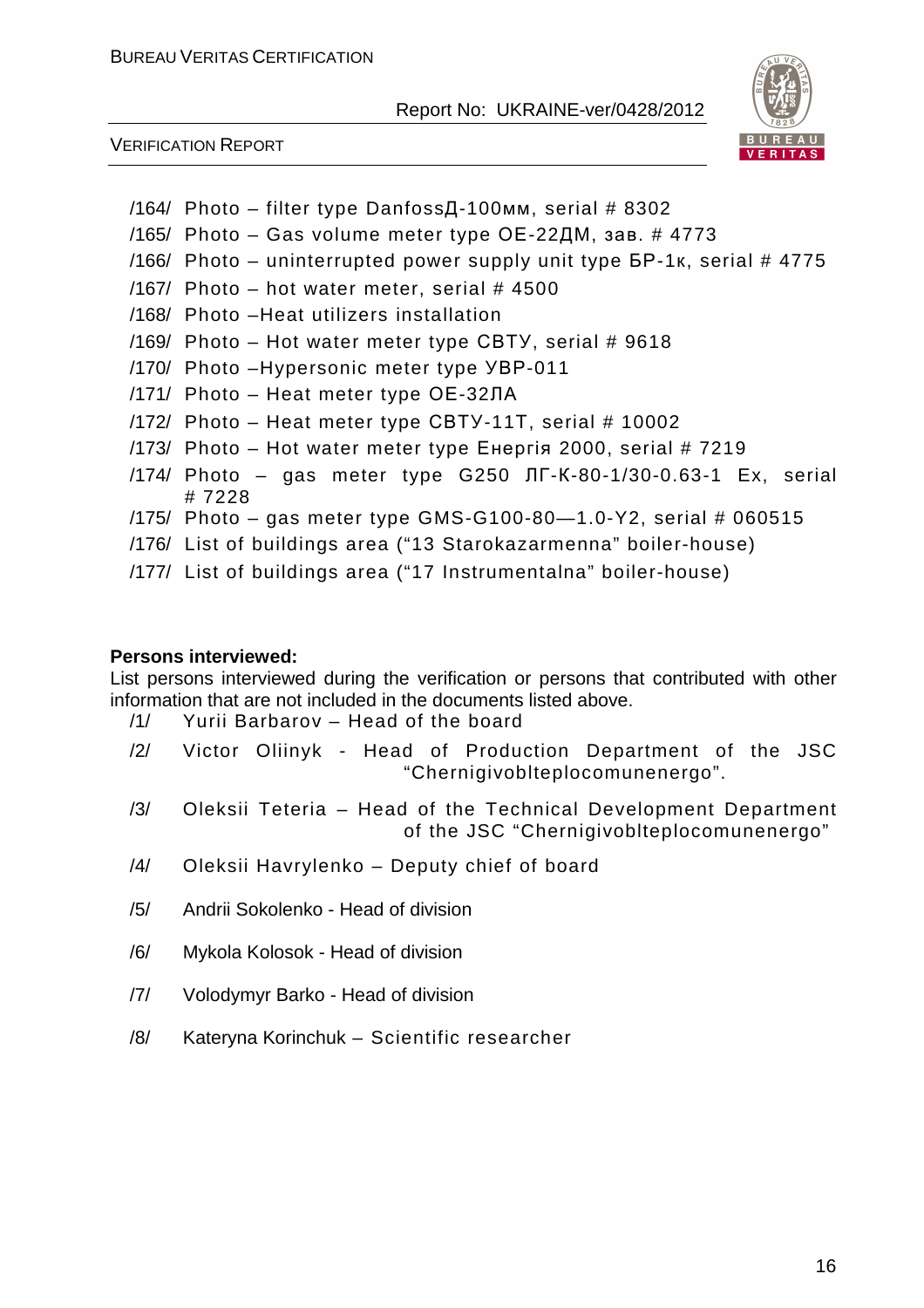

VERIFICATION REPORT

APPENDIX A: VERIFICATION PROTOCOL

#### **VERIFICATION PROTOCOL**

**Check list for verification, according to the JOINT IMPLEMENTATION DETERMINATION AND VERIFICATION MANUAL (Version 01)** 

| <b>DVM</b>     | <b>Check Item</b>                                                                                                                                                                                                                                                                 | Initial finding                                                                                                                                                                                                                                                           | <b>Draft</b><br><b>Conclusio</b> | <b>Final</b>     |
|----------------|-----------------------------------------------------------------------------------------------------------------------------------------------------------------------------------------------------------------------------------------------------------------------------------|---------------------------------------------------------------------------------------------------------------------------------------------------------------------------------------------------------------------------------------------------------------------------|----------------------------------|------------------|
| <b>Paragra</b> |                                                                                                                                                                                                                                                                                   |                                                                                                                                                                                                                                                                           |                                  | <b>Conclusio</b> |
| ph             |                                                                                                                                                                                                                                                                                   |                                                                                                                                                                                                                                                                           | $\mathsf{n}$                     | $\mathsf{n}$     |
|                | <b>Project approvals by Parties involved</b>                                                                                                                                                                                                                                      |                                                                                                                                                                                                                                                                           |                                  |                  |
| 90             | Has the DFPs of at least one Party<br>involved, other than the host Party,<br>issued a written project approval when<br>submitting the first verification report to<br>the secretariat for publication in<br>accordance with paragraph 38 of the JI<br>guidelines, at the latest? | The Project was approved by the Host Party<br>(Letter of Approval #/5411-k/10/3-10 dated<br>14/05/2007) and Sponsor Party (Letter of Approval<br># issued by Germany).<br>CAR <sub>01</sub><br>Please provide in the monitoring report reg. # of<br>LoA issued by Germany | CAR01                            | <b>OK</b>        |
| 91             | Are all the written project approvals by<br>Parties involved unconditional?                                                                                                                                                                                                       | All the written project approvals are unconditional                                                                                                                                                                                                                       | <b>OK</b>                        | <b>OK</b>        |
|                |                                                                                                                                                                                                                                                                                   | <b>Project implementation</b>                                                                                                                                                                                                                                             |                                  |                  |
| 92             | Has the project been implemented in<br>accordance with the PDD regarding<br>which the determination has been<br>deemed final and is so listed on the<br>UNFCCC JI website?                                                                                                        | The project has been implemented in accordance<br>with the determined PDD.<br>CL <sub>01</sub><br>Please explain negative values of ERUs in the<br><b>ERUs calculation Excel file.</b>                                                                                    | CL <sub>01</sub>                 | <b>OK</b>        |
| 93             | What is the status of operation of the<br>project during the monitoring period?                                                                                                                                                                                                   | The project equipment was in operation during the<br>monitoring period.                                                                                                                                                                                                   | CAR02                            | <b>OK</b>        |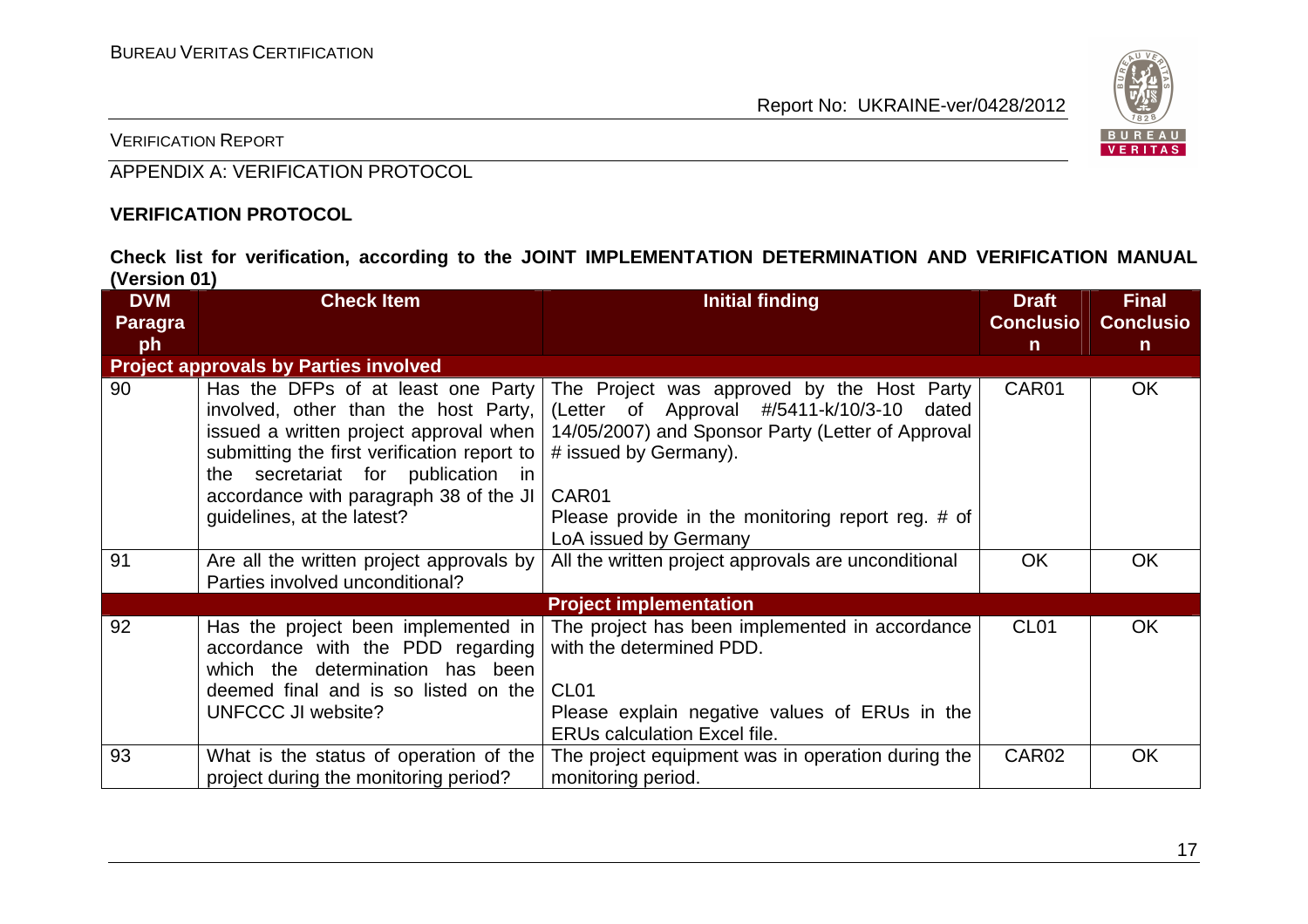

| <b>VERIFICATION REPORT</b>                              |                                                                                                                                                                                                                                                                                                                                                                         |                                                                                                                                                                                                                                                                                                                                                            |                      |                                                  |
|---------------------------------------------------------|-------------------------------------------------------------------------------------------------------------------------------------------------------------------------------------------------------------------------------------------------------------------------------------------------------------------------------------------------------------------------|------------------------------------------------------------------------------------------------------------------------------------------------------------------------------------------------------------------------------------------------------------------------------------------------------------------------------------------------------------|----------------------|--------------------------------------------------|
| <b>DVM</b><br><b>Check Item</b><br><b>Paragra</b><br>ph |                                                                                                                                                                                                                                                                                                                                                                         | <b>Initial finding</b><br><b>Draft</b><br><b>Conclusio</b><br>$\mathsf{n}$                                                                                                                                                                                                                                                                                 |                      | <b>Final</b><br><b>Conclusio</b><br>$\mathsf{n}$ |
|                                                         |                                                                                                                                                                                                                                                                                                                                                                         | CAR02<br>Please indicate in the monitoring report if the<br>project equipment wasn't in operation during the<br>monitoring period.                                                                                                                                                                                                                         |                      |                                                  |
| 94                                                      | Did the monitoring occur in accordance<br>with the monitoring plan included in the<br>PDD regarding which the determination<br>has been deemed final and is so listed<br>on the UNFCCC JI website?                                                                                                                                                                      | <b>Compliance with monitoring plan</b><br>The monitoring was implemented in accordance<br>with the monitoring plan included in the<br>determined PDD.                                                                                                                                                                                                      | <b>OK</b>            | <b>OK</b>                                        |
| 95(a)                                                   | For calculating the emission reductions<br>or enhancements of net removals, were<br>key factors, e.g. those listed in 23 (b)<br>(i)-(vii) above, influencing the baseline<br>emissions or net removals and the<br>activity level of the project and the<br>emissions or removals as well as risks<br>associated with the project taken into<br>account, as appropriate? | All key factors influencing the baseline emissions<br>and activity level of the project and the emissions<br>as well as risks associated with the project taken<br>into account as appropriate for calculating the<br>emission reduction.<br>CL <sub>02</sub><br>clarify the substantial fluctuation of<br>Please<br>baseline emissions from year to year. | <b>CL02</b>          | <b>OK</b>                                        |
| 95(b)                                                   | Are data sources used for calculating<br>emission reductions or enhancements<br>of net removals clearly identified,<br>reliable and transparent?                                                                                                                                                                                                                        | The data sources for ERUs calculation are clearly<br>identified, reliable and transparent.                                                                                                                                                                                                                                                                 | <b>OK</b>            | <b>OK</b>                                        |
| 95(c)                                                   | Are emission factors, including default<br>emission factors, if used for calculating                                                                                                                                                                                                                                                                                    | CAR03<br>Carbon emission factors for different fuels were                                                                                                                                                                                                                                                                                                  | CAR03<br><b>CL03</b> | <b>OK</b>                                        |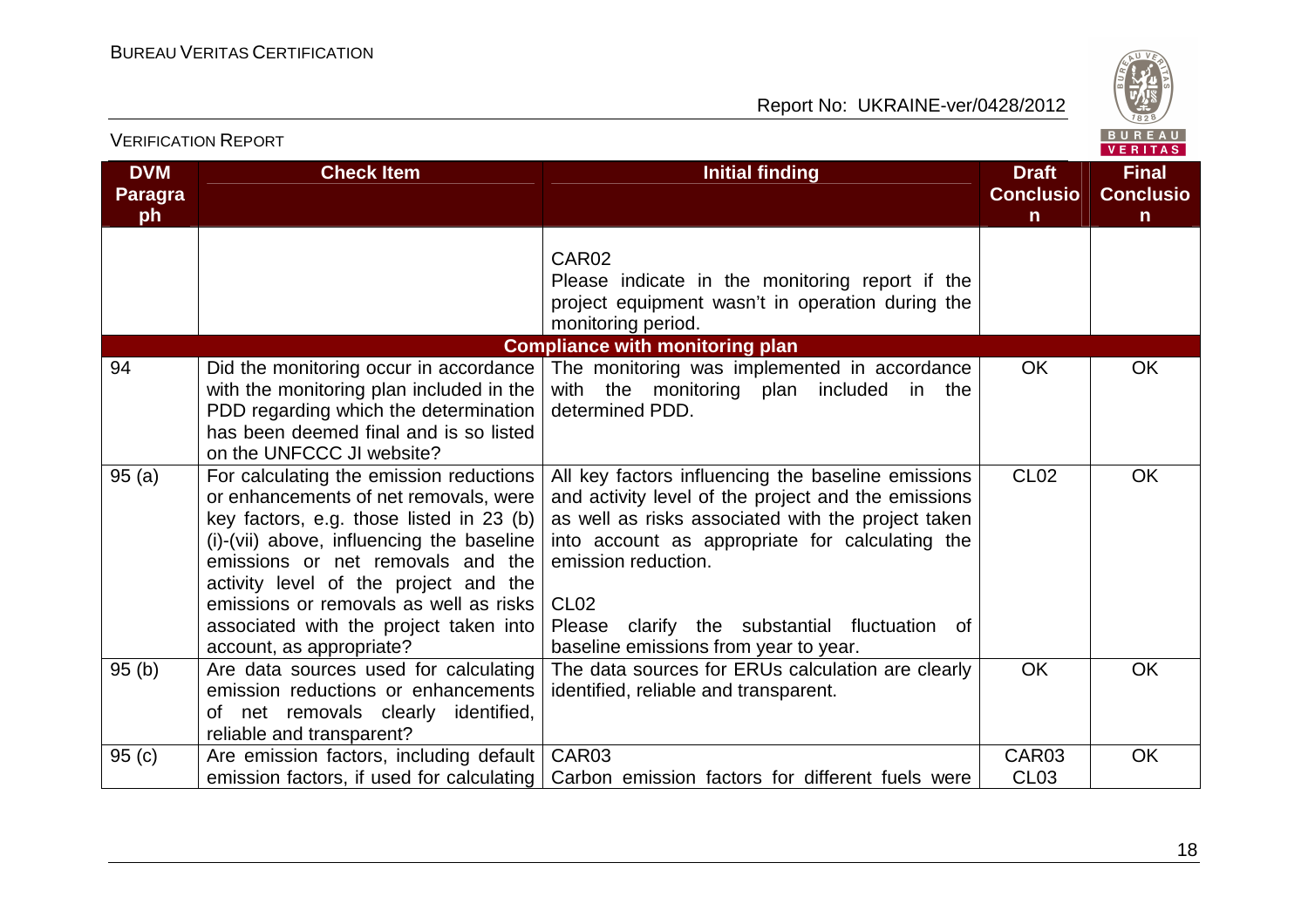

| <b>DVM</b><br><b>Paragra</b><br>ph | <b>Check Item</b>                                                                                                                                                                                                                                                               | <b>Initial finding</b>                                                                                                                                                                                                                                                                                                                                                                                                            | <b>Draft</b><br><b>Conclusio</b><br>$\mathsf{n}$ | <b>Final</b><br><b>Conclusio</b><br>$\mathsf{n}$ |
|------------------------------------|---------------------------------------------------------------------------------------------------------------------------------------------------------------------------------------------------------------------------------------------------------------------------------|-----------------------------------------------------------------------------------------------------------------------------------------------------------------------------------------------------------------------------------------------------------------------------------------------------------------------------------------------------------------------------------------------------------------------------------|--------------------------------------------------|--------------------------------------------------|
|                                    | emission<br>reductions<br>the<br>or<br>enhancements<br>of<br>net<br>removals,<br>selected<br>carefully<br>balancing<br>by<br>accuracy and reasonableness, and<br>appropriately justified of the choice?                                                                         | taken from Table 1-2 of Volume 2, Energy of IPCC<br>1996 Guidelines for National Greenhouse Gas<br>Inventories. Please use carbon emission factors<br>that were designed by NEIA.<br><b>CL03</b><br>Please clarify difference between amount of gas<br>consumption by boiler-houses in Annex 2 and<br>official report on results of usage of fuel, heat<br>energy and electric energy for 2011 provided<br>during the site visit. |                                                  |                                                  |
| 95 <sub>(d)</sub>                  | calculation<br>0f<br>emission<br>the<br>ls<br>reductions or enhancements of net<br>removals<br>based<br>conservative<br>on<br>assumptions and the most plausible<br>scenarios in a transparent manner?                                                                          | The calculation of emission reduction is based on<br>conservative assumptions in a transparent manner<br>CAR04<br>Please add description for all components in<br>formula $# 4$ at the end of page 6                                                                                                                                                                                                                              | CAR04                                            | <b>OK</b>                                        |
|                                    |                                                                                                                                                                                                                                                                                 | Applicable to JI SSC projects only                                                                                                                                                                                                                                                                                                                                                                                                |                                                  |                                                  |
| 96                                 | Is the relevant threshold to be classified   Not applicable<br>as JI SSC project not exceeded during<br>the monitoring period on an annual<br>average basis?<br>If the threshold is exceeded, is the<br>maximum emission reduction level<br>estimated in the PDD for the JI SSC |                                                                                                                                                                                                                                                                                                                                                                                                                                   | <b>Not</b><br>applicable                         | <b>Not</b><br>applicable                         |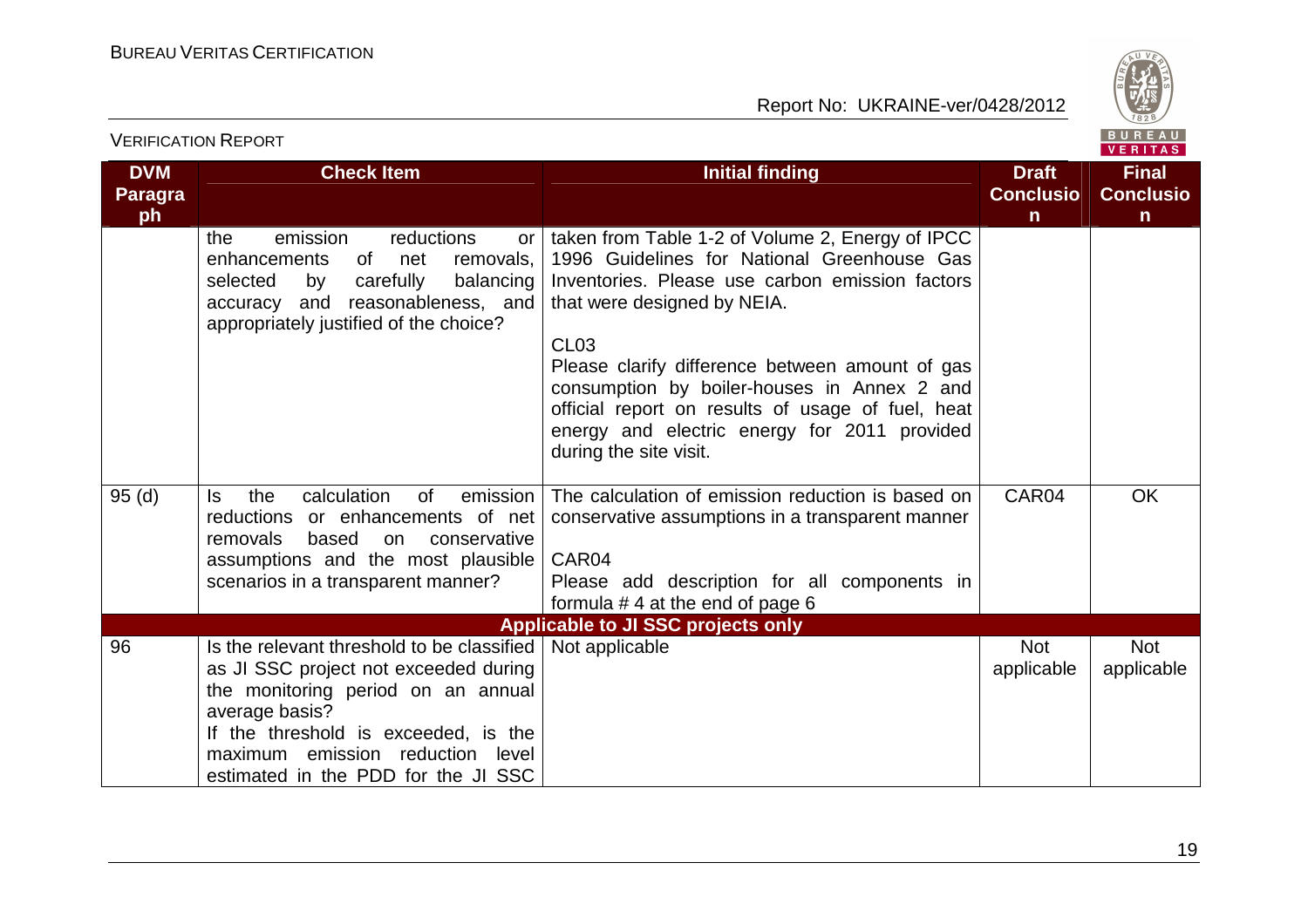

|                                    | <b>VERIFICATION REPORT</b>                                                                                                                                                                                                                                                                                                                      |                                                                                                                                                     | <u><u>POILEAU</u></u><br>VERITAS      |                                                  |  |
|------------------------------------|-------------------------------------------------------------------------------------------------------------------------------------------------------------------------------------------------------------------------------------------------------------------------------------------------------------------------------------------------|-----------------------------------------------------------------------------------------------------------------------------------------------------|---------------------------------------|--------------------------------------------------|--|
| <b>DVM</b><br><b>Paragra</b><br>ph | <b>Check Item</b>                                                                                                                                                                                                                                                                                                                               | <b>Initial finding</b>                                                                                                                              | <b>Draft</b><br><b>Conclusio</b><br>n | <b>Final</b><br><b>Conclusio</b><br>$\mathsf{n}$ |  |
|                                    | project or the bundle for the monitoring<br>period determined?                                                                                                                                                                                                                                                                                  |                                                                                                                                                     |                                       |                                                  |  |
|                                    |                                                                                                                                                                                                                                                                                                                                                 | Applicable to bundled JI SSC projects only                                                                                                          |                                       |                                                  |  |
| 97(a)                              | Has the composition of the bundle not $\vert$ Not applicable<br>changed from that is stated in F-JI-<br><b>SSCBUNDLE?</b>                                                                                                                                                                                                                       |                                                                                                                                                     | <b>Not</b><br>applicable              | Not<br>applicable                                |  |
| 97 <sub>(b)</sub>                  | If the determination was conducted on<br>the basis of an overall monitoring plan,<br>have the project participants submitted<br>a common monitoring report?                                                                                                                                                                                     | Not applicable                                                                                                                                      | <b>Not</b><br>applicable              | <b>Not</b><br>applicable                         |  |
| 98                                 | If the monitoring is based on $a$<br>monitoring plan that provides for<br>overlapping monitoring periods, are the<br>monitoring periods per component of<br>the project clearly specified in the<br>monitoring report?<br>Do the monitoring periods not overlap<br>with those for which verifications were<br>already deemed final in the past? | Not applicable                                                                                                                                      | <b>Not</b><br>applicable              | <b>Not</b><br>applicable                         |  |
|                                    |                                                                                                                                                                                                                                                                                                                                                 | <b>Revision of monitoring plan</b>                                                                                                                  |                                       |                                                  |  |
|                                    |                                                                                                                                                                                                                                                                                                                                                 | Applicable only if monitoring plan is revised by project participant                                                                                |                                       |                                                  |  |
| 99(a)                              | appropriate<br>justification<br>for<br>the I<br>proposed revision?                                                                                                                                                                                                                                                                              | Did the project participants provide an   The project participants have not revised the<br>monitoring plan during the proposed monitoring<br>period | <b>OK</b>                             | <b>OK</b>                                        |  |
| 99(b)                              | Does the proposed revision improve                                                                                                                                                                                                                                                                                                              | Not applicable                                                                                                                                      | <b>Not</b>                            | <b>Not</b>                                       |  |
|                                    | the accuracy and/or applicability of                                                                                                                                                                                                                                                                                                            |                                                                                                                                                     | applicable                            | applicable                                       |  |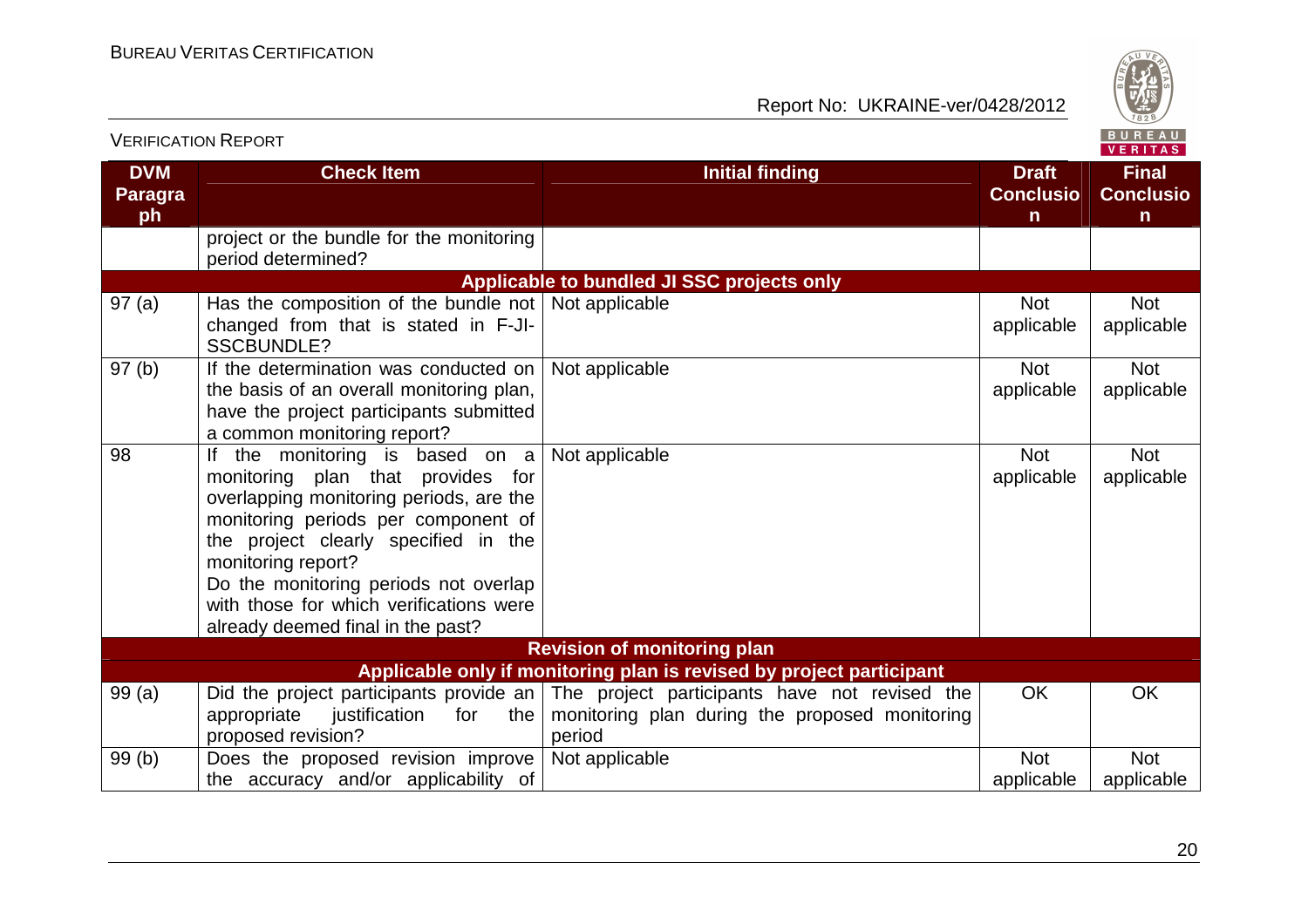

| <b>VERIFICATION REPORT</b>         |                                                                                                                                                                                                                |                                                                                                                                                                                                                                                                                                                               |                                                  | BUREAU<br><b>VERITAS</b>                         |
|------------------------------------|----------------------------------------------------------------------------------------------------------------------------------------------------------------------------------------------------------------|-------------------------------------------------------------------------------------------------------------------------------------------------------------------------------------------------------------------------------------------------------------------------------------------------------------------------------|--------------------------------------------------|--------------------------------------------------|
| <b>DVM</b><br><b>Paragra</b><br>ph | <b>Check Item</b>                                                                                                                                                                                              | <b>Initial finding</b>                                                                                                                                                                                                                                                                                                        | <b>Draft</b><br><b>Conclusio</b><br>$\mathsf{n}$ | <b>Final</b><br><b>Conclusio</b><br>$\mathsf{n}$ |
|                                    | information collected compared to the<br>monitoring<br>original<br>plan<br>without<br>changing conformity with the relevant<br>regulations<br>rules<br>and<br>for<br>the<br>establishment of monitoring plans? |                                                                                                                                                                                                                                                                                                                               |                                                  |                                                  |
|                                    |                                                                                                                                                                                                                | Data management                                                                                                                                                                                                                                                                                                               |                                                  |                                                  |
| 101 $(a)$                          | Is the implementation of data collection<br>procedures in accordance with the<br>monitoring plan, including the quality<br>control<br>and<br>quality<br>assurance<br>procedures?                               | The implementation of data collection procedures<br>is in accordance with the monitoring plan,<br>including the quality control and quality assurance<br>procedures.<br>CAR05<br>Please provide information on the frequency/                                                                                                 | CAR05                                            | <b>OK</b>                                        |
|                                    |                                                                                                                                                                                                                | periodicity of recording of monitoring parameters.                                                                                                                                                                                                                                                                            |                                                  |                                                  |
| 101(b)                             | Is the function of the<br>monitoring<br>calibration<br>equipment, including<br>its<br>status, is in order?                                                                                                     | CAR06<br>Please correct link # 6 that is stated at page 17 of<br><b>Monitoring Report.</b><br><b>CAR 07</b><br>Please provide correct information in Annex #4<br>(Excel file) on meters type GMS-G100-8-1,0-Y2-<br>HU; type PFK-K-250-0.1-01-X-10-Ex; PF-K-600-<br>0.1-01-X-5-Ex and add their appropriate serial<br>numbers. | CAR06<br>CAR07<br>CL <sub>04</sub>               | <b>OK</b>                                        |
|                                    |                                                                                                                                                                                                                | CL <sub>04</sub>                                                                                                                                                                                                                                                                                                              |                                                  |                                                  |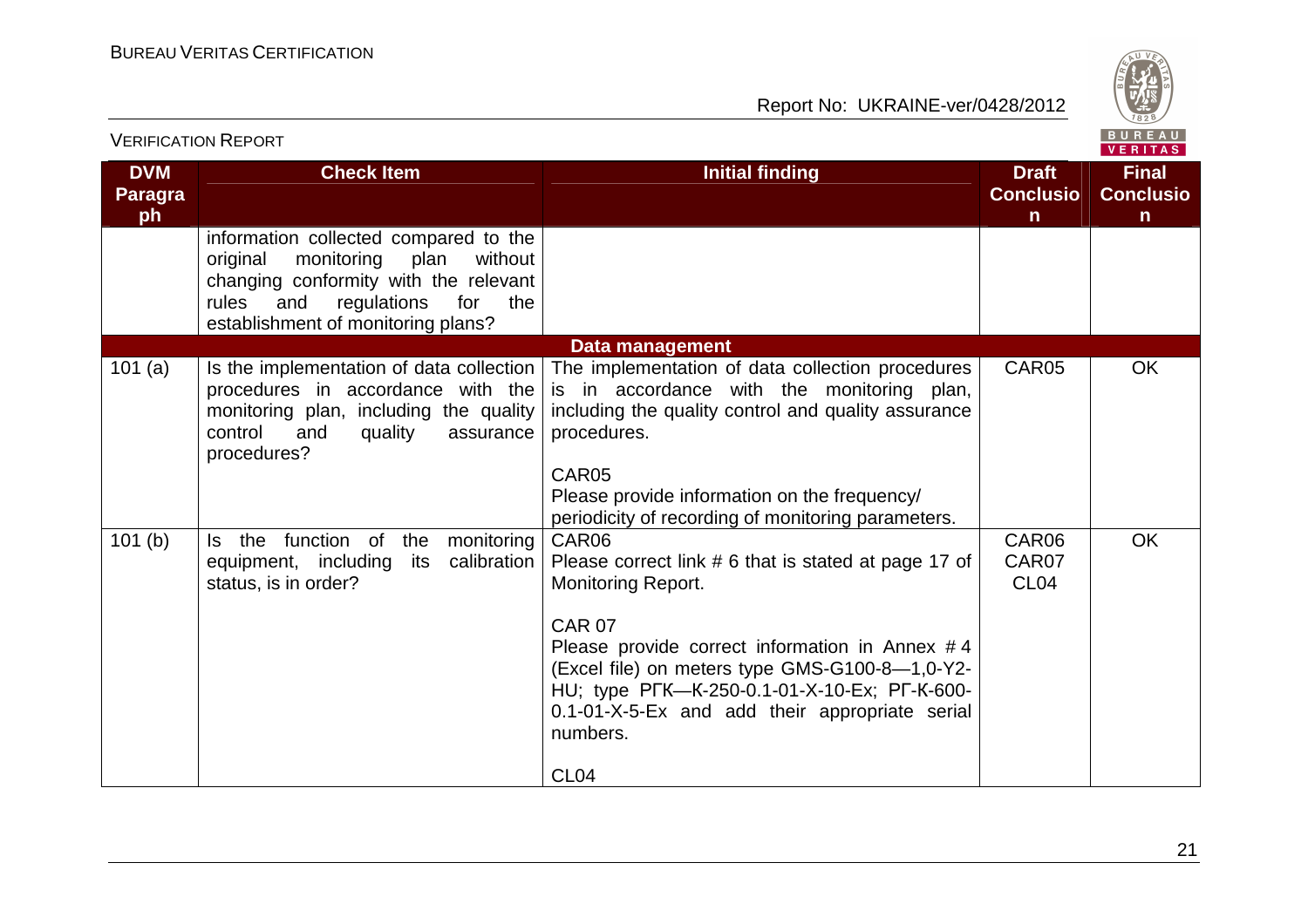

|                                    | VERITAS                                                                                                              |                                                                                                                                                                                                                                                                                                                                                                                                                                                                                                                |                                       |                                                  |  |
|------------------------------------|----------------------------------------------------------------------------------------------------------------------|----------------------------------------------------------------------------------------------------------------------------------------------------------------------------------------------------------------------------------------------------------------------------------------------------------------------------------------------------------------------------------------------------------------------------------------------------------------------------------------------------------------|---------------------------------------|--------------------------------------------------|--|
| <b>DVM</b><br><b>Paragra</b><br>ph | <b>Check Item</b>                                                                                                    | <b>Initial finding</b>                                                                                                                                                                                                                                                                                                                                                                                                                                                                                         | <b>Draft</b><br><b>Conclusio</b><br>n | <b>Final</b><br><b>Conclusio</b><br>$\mathsf{n}$ |  |
|                                    |                                                                                                                      | Please explain absence of next gas correctors in<br>Annex_2-4: OE-22LA; Flowtec; Etna-sigma and<br><b>KPLG-2.01R.</b><br>If needed add appropriate information about these<br>correctors.                                                                                                                                                                                                                                                                                                                      |                                       |                                                  |  |
| 101 $(c)$                          | Are the evidence and records used for<br>the<br>monitoring<br>maintained<br>in.<br><sub>a</sub><br>traceable manner? | The evidence and records used for the monitoring<br>are maintained in a traceable manner.<br>All information needed for monitoring of emission<br>reductions is stored in paper and/or electronic<br>formats.<br>CAR08<br>Information<br>provided<br>by<br>Chernihiv<br>"Obleteplocomunenergo" on boilers heated area<br>does not contain next addresses: Haljavyno;<br>Volkovycha, 2 (roof); Eskova, 10 (roof). But these<br>addresses are contained in ANNEX 2. Please<br>explain situation mentioned above. | CAR08                                 | <b>OK</b>                                        |  |
| $101$ (d)                          | Is the data collection and management<br>system for the project in accordance<br>with the monitoring plan?           | All data necessary for the $CO2$ emission reductions<br>calculation is collected. The scheme of data flow is<br>introduced in Monitoring report.                                                                                                                                                                                                                                                                                                                                                               |                                       | <b>OK</b>                                        |  |
|                                    |                                                                                                                      | Verification regarding programs of activities (additional elements for assessment)                                                                                                                                                                                                                                                                                                                                                                                                                             |                                       |                                                  |  |
| 102                                | Is any JPA that has not been added to $ $                                                                            | Not applicable                                                                                                                                                                                                                                                                                                                                                                                                                                                                                                 | <b>Not</b>                            | <b>Not</b>                                       |  |
|                                    | the JI PoA not verified?                                                                                             |                                                                                                                                                                                                                                                                                                                                                                                                                                                                                                                | applicable                            | applicable                                       |  |
| 103                                | the verification<br>the<br>based<br>ls<br>on                                                                         | Not applicable                                                                                                                                                                                                                                                                                                                                                                                                                                                                                                 | <b>Not</b>                            | <b>Not</b>                                       |  |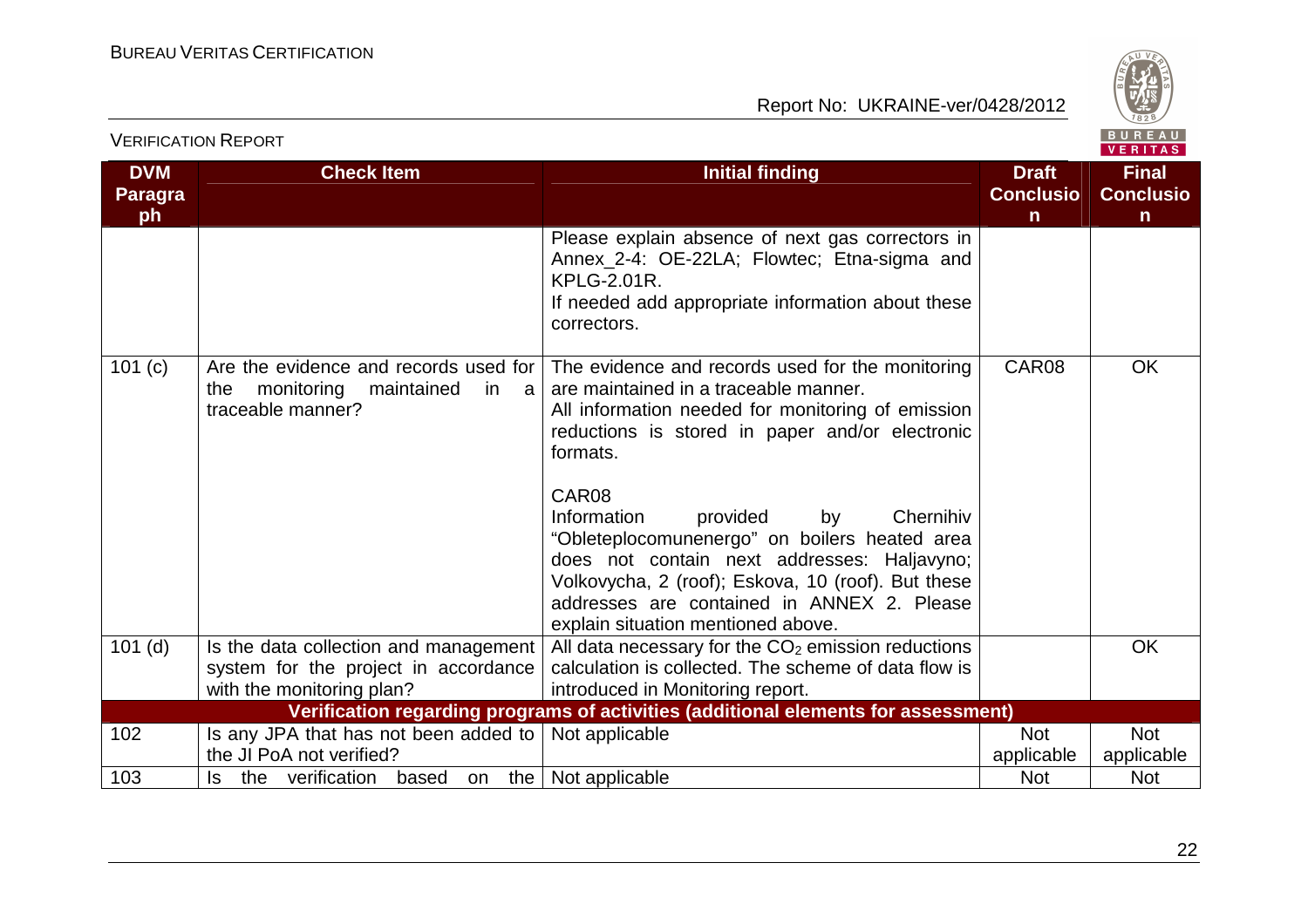

|                              |                                                                                                                                                                                                                                                                                                                                                                                                                                                                         |                                          |                                  | VERIIAS.                         |
|------------------------------|-------------------------------------------------------------------------------------------------------------------------------------------------------------------------------------------------------------------------------------------------------------------------------------------------------------------------------------------------------------------------------------------------------------------------------------------------------------------------|------------------------------------------|----------------------------------|----------------------------------|
| <b>DVM</b><br><b>Paragra</b> | <b>Check Item</b>                                                                                                                                                                                                                                                                                                                                                                                                                                                       | <b>Initial finding</b>                   | <b>Draft</b><br><b>Conclusio</b> | <b>Final</b><br><b>Conclusio</b> |
| ph                           |                                                                                                                                                                                                                                                                                                                                                                                                                                                                         |                                          | $\mathsf{n}$                     | $\mathsf{n}$                     |
|                              | monitoring reports of all JPAs to be<br>verified?                                                                                                                                                                                                                                                                                                                                                                                                                       |                                          | applicable                       | applicable                       |
| 103                          | Does the verification ensure<br>the<br>accuracy and conservativeness of the<br>emission reductions or enhancements<br>of removals generated by each JPA?                                                                                                                                                                                                                                                                                                                | Not applicable                           | <b>Not</b><br>applicable         | <b>Not</b><br>applicable         |
| 104                          | Does the monitoring period not overlap<br>with previous monitoring periods?                                                                                                                                                                                                                                                                                                                                                                                             | Not applicable                           | <b>Not</b><br>applicable         | <b>Not</b><br>applicable         |
| 105                          | If the AIE learns of an erroneously<br>included JPA, has the AIE informed the<br>JISC of its findings in writing?                                                                                                                                                                                                                                                                                                                                                       | Not applicable                           | <b>Not</b><br>applicable         | <b>Not</b><br>applicable         |
|                              |                                                                                                                                                                                                                                                                                                                                                                                                                                                                         | Applicable to sample-based approach only |                                  |                                  |
| 106                          | Does the sampling plan prepared by<br>the AIE:<br>(a) Describe its sample selection,<br>taking into<br>account that:<br>(i) For each verification that uses a<br>sample-based approach, the sample<br>selection<br>shall<br>be<br>sufficiently<br>representative of the JPAs in the JI<br>PoA such extrapolation to all JPAs<br>identified for that verification is<br>reasonable, taking<br>into account<br>differences among the characteristics<br>of JPAs, such as: | Not applicable                           | <b>Not</b><br>applicable         | <b>Not</b><br>applicable         |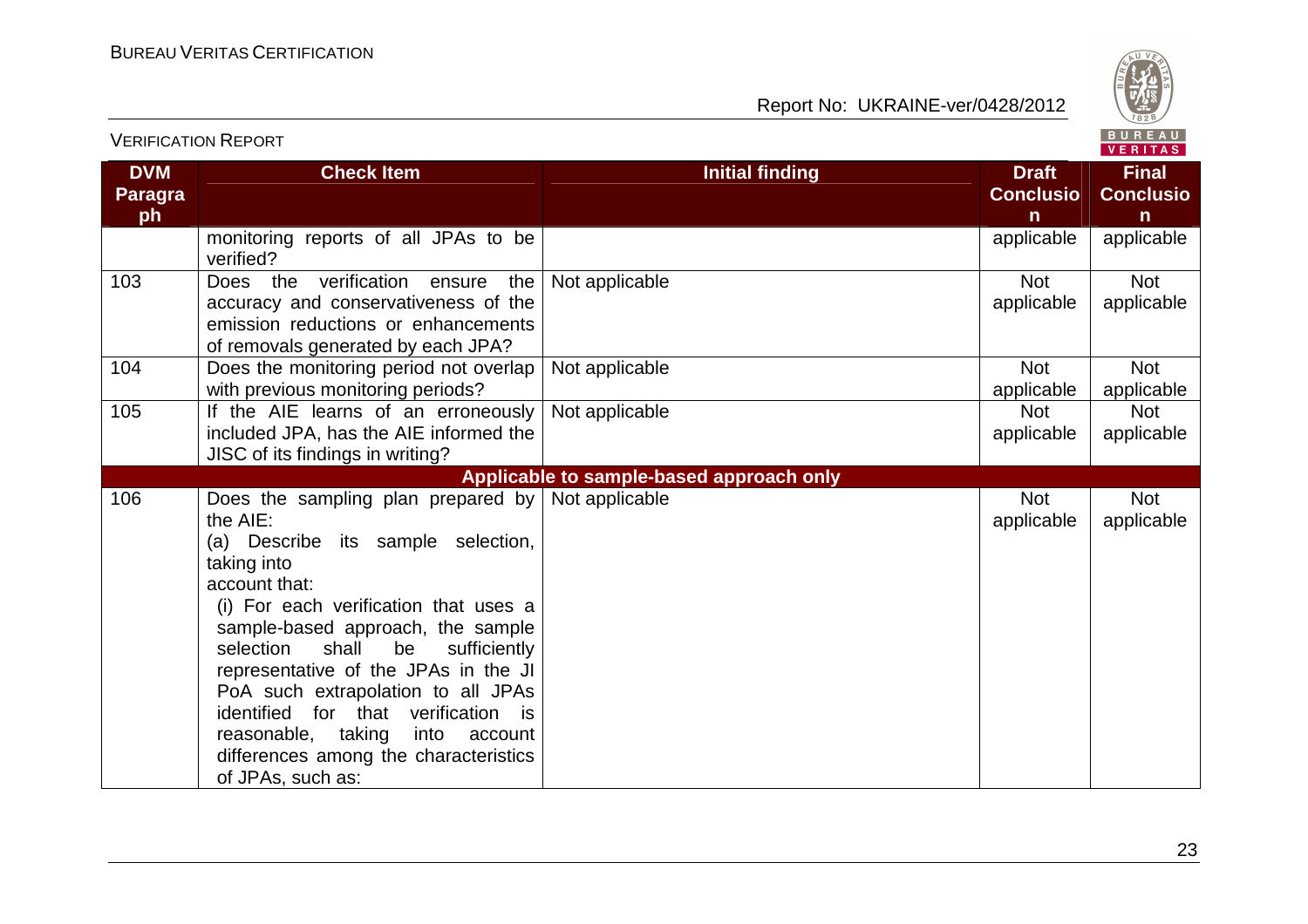

| <b>VERIFICATION REPORT</b>  |                                                                                                                                                                                                                                                                                                                                                                                                                                                                 |                        |                                                  |                                                  |
|-----------------------------|-----------------------------------------------------------------------------------------------------------------------------------------------------------------------------------------------------------------------------------------------------------------------------------------------------------------------------------------------------------------------------------------------------------------------------------------------------------------|------------------------|--------------------------------------------------|--------------------------------------------------|
| <b>DVM</b><br>Paragra<br>ph | <b>Check Item</b>                                                                                                                                                                                                                                                                                                                                                                                                                                               | <b>Initial finding</b> | <b>Draft</b><br><b>Conclusio</b><br>$\mathsf{n}$ | <b>Final</b><br><b>Conclusio</b><br>$\mathsf{n}$ |
|                             | - The types of JPAs;<br>- The complexity of the applicable<br>technologies and/or measures used;<br>- The geographical location of each<br>JPA;<br>- The amounts of expected emission<br>reductions of the JPAs being<br>verified;<br>- The number of JPAs for which<br>emission<br>reductions are<br>being<br>verified;<br>- The length of monitoring periods of<br>the JPAs being verified; and<br>- The samples selected for prior<br>verifications, if any? |                        |                                                  |                                                  |
| 107                         | the sampling plan ready for<br>ls.<br>publication through the secretariat<br>along with the verification report and<br>supporting documentation?                                                                                                                                                                                                                                                                                                                | Not applicable         | <b>Not</b><br>applicable                         | Not<br>applicable                                |
| 108                         | Has the AIE made site inspections of at<br>least the square root of the number of<br>total JPAs, rounded to the upper whole<br>number? If the AIE makes no site<br>inspections or fewer site inspections<br>than the square root of the number of<br>total JPAs, rounded to the upper whole                                                                                                                                                                     | Not applicable         | <b>Not</b><br>applicable                         | <b>Not</b><br>applicable                         |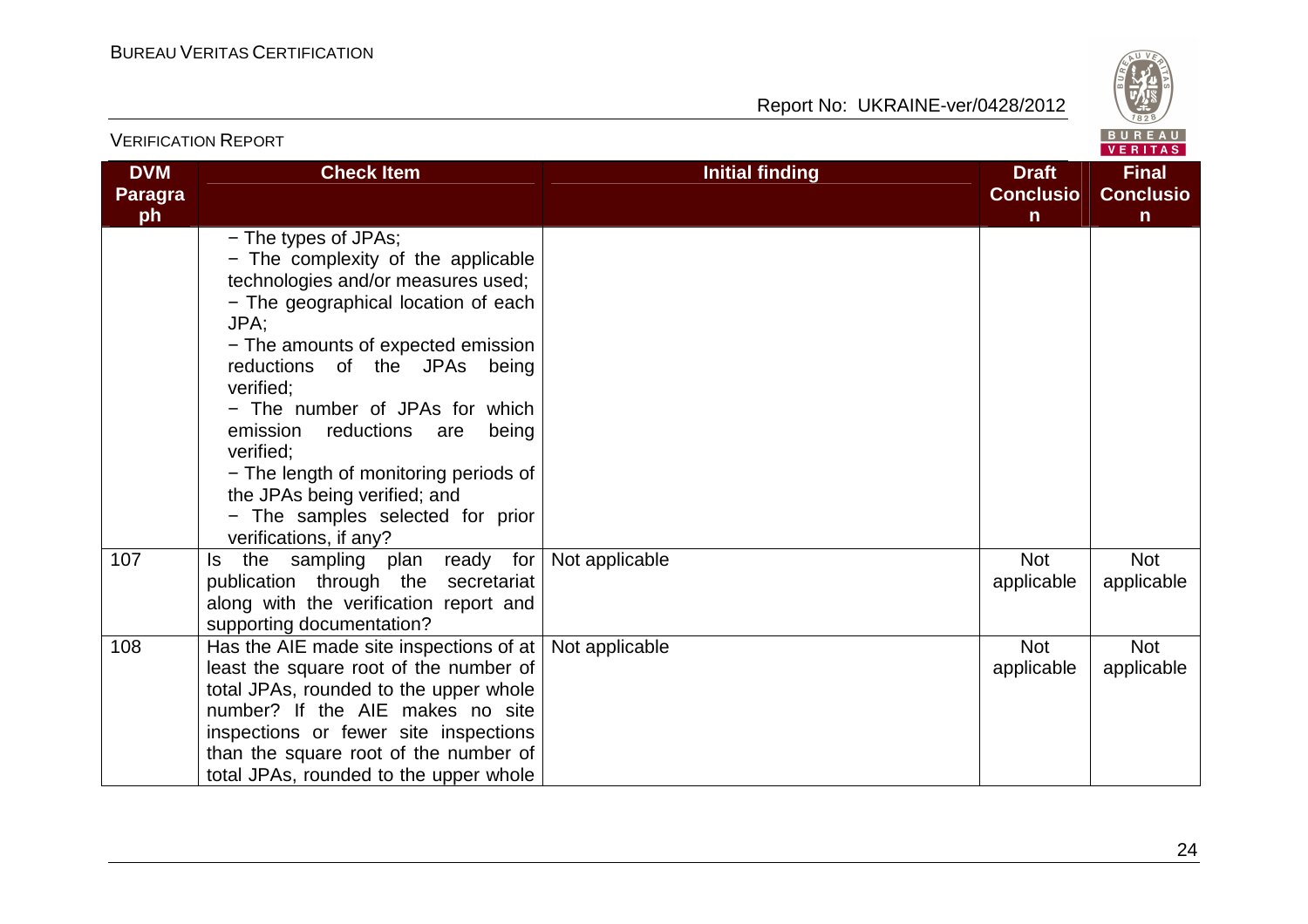

|                             |                                                                                                                                                                                                                                               |                 | V E K I I A S                                    |                                                  |
|-----------------------------|-----------------------------------------------------------------------------------------------------------------------------------------------------------------------------------------------------------------------------------------------|-----------------|--------------------------------------------------|--------------------------------------------------|
| <b>DVM</b><br>Paragra<br>ph | <b>Check Item</b>                                                                                                                                                                                                                             | Initial finding | <b>Draft</b><br><b>Conclusio</b><br>$\mathsf{n}$ | <b>Final</b><br><b>Conclusio</b><br>$\mathsf{n}$ |
|                             | number, then does the AIE provide a<br>explanation<br>reasonable<br>and<br>justification?                                                                                                                                                     |                 |                                                  |                                                  |
| 109                         | Is the sampling plan available for<br>submission to the secretariat for the<br>JISC.s ex ante assessment? (Optional)                                                                                                                          | Not applicable  | <b>Not</b><br>applicable                         | Not<br>applicable                                |
| 110                         | If the AIE learns of a fraudulently $\vert$ Not applicable<br>included JPA, a fraudulently monitored<br>JPA or an inflated number of emission<br>reductions claimed in a JI PoA, has the<br>AIE informed the JISC of the fraud in<br>writing? |                 | <b>Not</b><br>applicable                         | Not<br>applicable                                |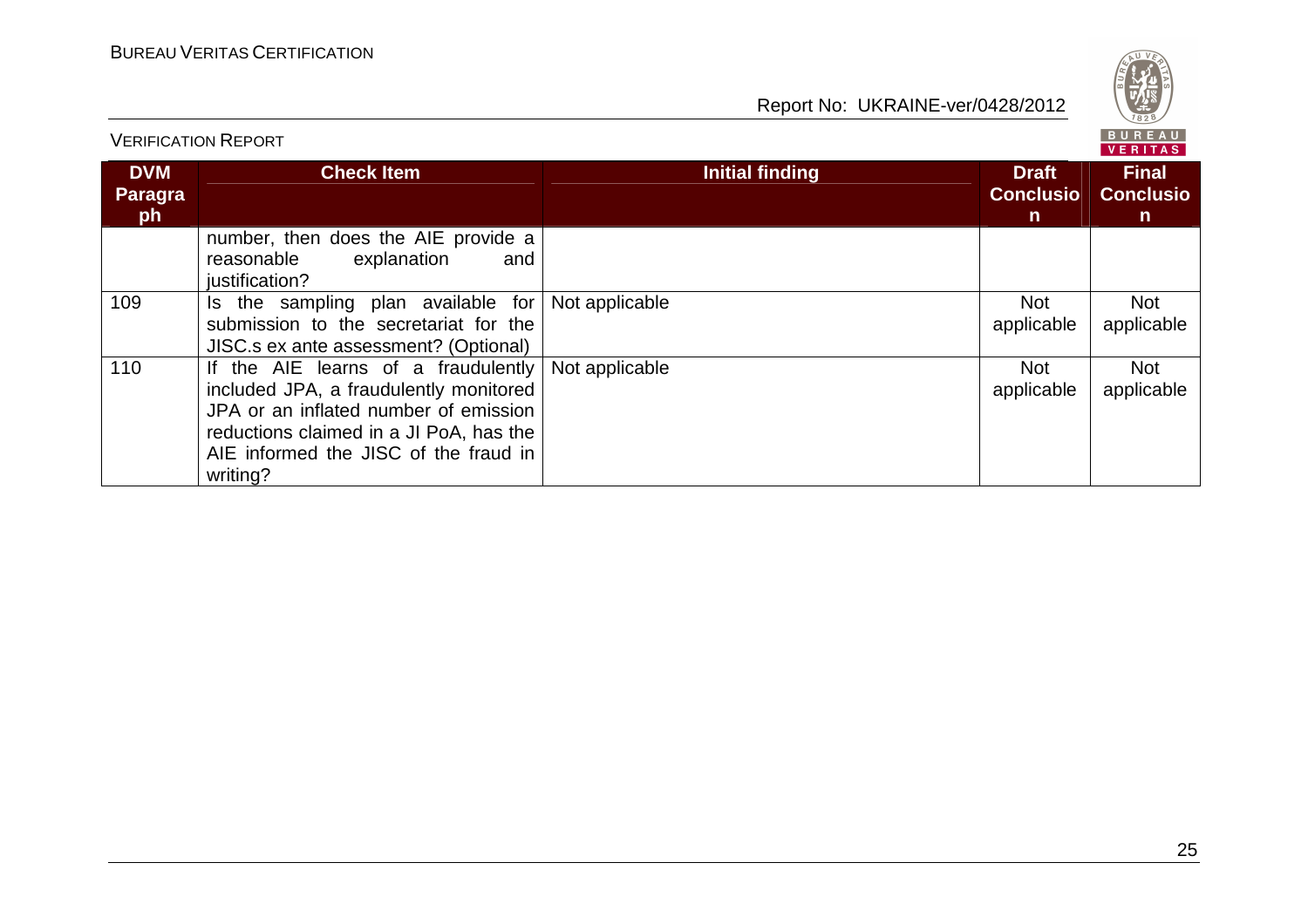

#### VERIFICATION REPORT

#### **Table 2 Resolution of Corrective Action and Clarification Requests**

| Draft report clarifications and corrective<br>action requests by validation team                  | Ref. to<br>checkli<br>st<br>questio<br>n in<br>table 1 | participant<br><b>Summary</b><br>project<br><b>of</b><br>response                                                                                                                                                                                                                                                               | <b>Verification team conclusion</b>              |
|---------------------------------------------------------------------------------------------------|--------------------------------------------------------|---------------------------------------------------------------------------------------------------------------------------------------------------------------------------------------------------------------------------------------------------------------------------------------------------------------------------------|--------------------------------------------------|
| CAR01<br>Please provide in the monitoring report reg. #<br>of LoA issued by Germany               | 90                                                     | The reg. # of LoA issued by Germany<br>is added in MR version 02.                                                                                                                                                                                                                                                               | Issue is closed.                                 |
| CL <sub>01</sub><br>Please explain negative values of ERUs in<br>the ERUs calculation Excel file. | 92                                                     | The negative values of amounts of<br>ERUs show that actual efficiency of<br>some boiler-houses in reported year,<br>with taking into account the actual<br>external conditions<br>(weather)<br>conditions, connected load, etc.) was<br>lower then in base year even despite<br>of implementation of energy saving<br>measures. | Issue is closed based on<br>provided information |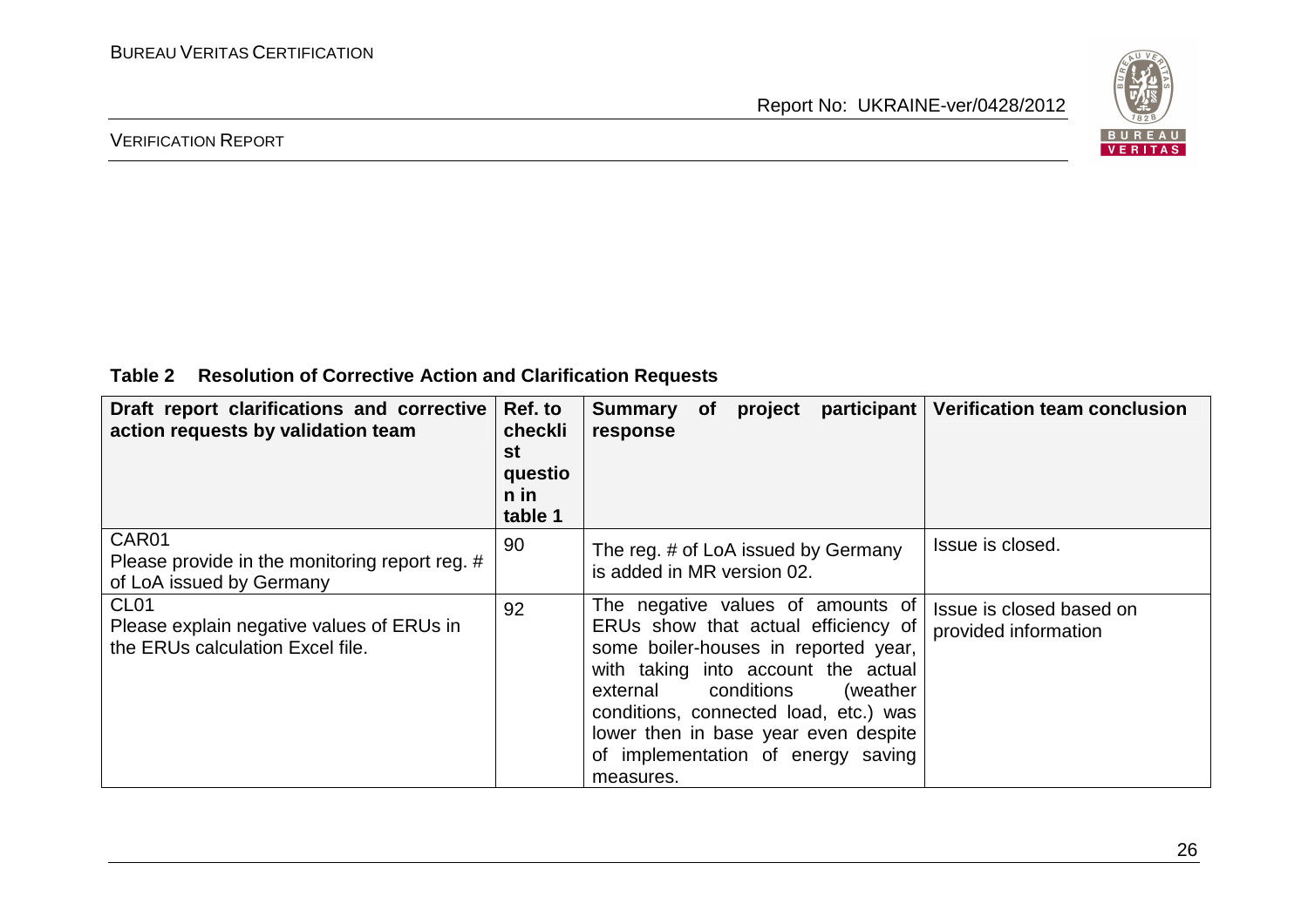

| <b>VERIFICATION REPORT</b>                                                                                                                                                              |        |                                                                                                                                                                                                                                                                                                                                                                                                                                                                                                                                                                                  | BUREAU<br>VERITAS                                                                                                                                   |
|-----------------------------------------------------------------------------------------------------------------------------------------------------------------------------------------|--------|----------------------------------------------------------------------------------------------------------------------------------------------------------------------------------------------------------------------------------------------------------------------------------------------------------------------------------------------------------------------------------------------------------------------------------------------------------------------------------------------------------------------------------------------------------------------------------|-----------------------------------------------------------------------------------------------------------------------------------------------------|
|                                                                                                                                                                                         |        | Also, some boiler-houses may deliver<br>excess (more than normative) heat.                                                                                                                                                                                                                                                                                                                                                                                                                                                                                                       |                                                                                                                                                     |
| CAR02<br>Please indicate in the monitoring report if the<br>project equipment wasn't in operation during<br>the monitoring period.                                                      | 93     | All the project equipment has been in<br>work during the monitoring period.<br>This information is added in MR<br>version 02 (Section A.6).                                                                                                                                                                                                                                                                                                                                                                                                                                      | Necessary information is<br>provided. The issue is closed.                                                                                          |
| CL <sub>02</sub><br>Please clarify the substantial fluctuation of<br>baseline emissions from year to year.                                                                              | 95(a)  | For any project year, the baseline is<br>different due to the influence of<br>external factors such<br>as weather<br>conditions, possible changes of the<br>Net Calorific Value of fuel(s), number<br>of customers, heated area, etc. The<br>Baseline and the amount of ERUs for<br>each project year (period) should be<br>corrected with taking into account<br>these and some other factors (the<br>Dynamic Baseline).<br>The Dynamic Baseline is used in the<br>project (see description in PDD<br>Section B, Section D.1.1., Section<br>D.1.1.4. and Section A.5.2. of MR). | Issue is closed, taking into<br>account provided information                                                                                        |
| CAR03<br>Carbon emission factors for different fuels<br>were taken from Table 1-2 of Volume 2,<br>Energy of IPCC 1996 Guidelines for National<br>Greenhouse Gas Inventories. Please use | 95 (C) | Carbon emission factors for different<br>fuels that were designed by NEIA<br>[National inventory report of Ukraine<br>for $1990 - 2009$ are used in MR<br>version 02. Corresponding link is                                                                                                                                                                                                                                                                                                                                                                                      | Carbon emission factors were<br>used as they should be<br>according to National inventory<br>report of Ukraine for 1990 -<br>2009. Issue is closed. |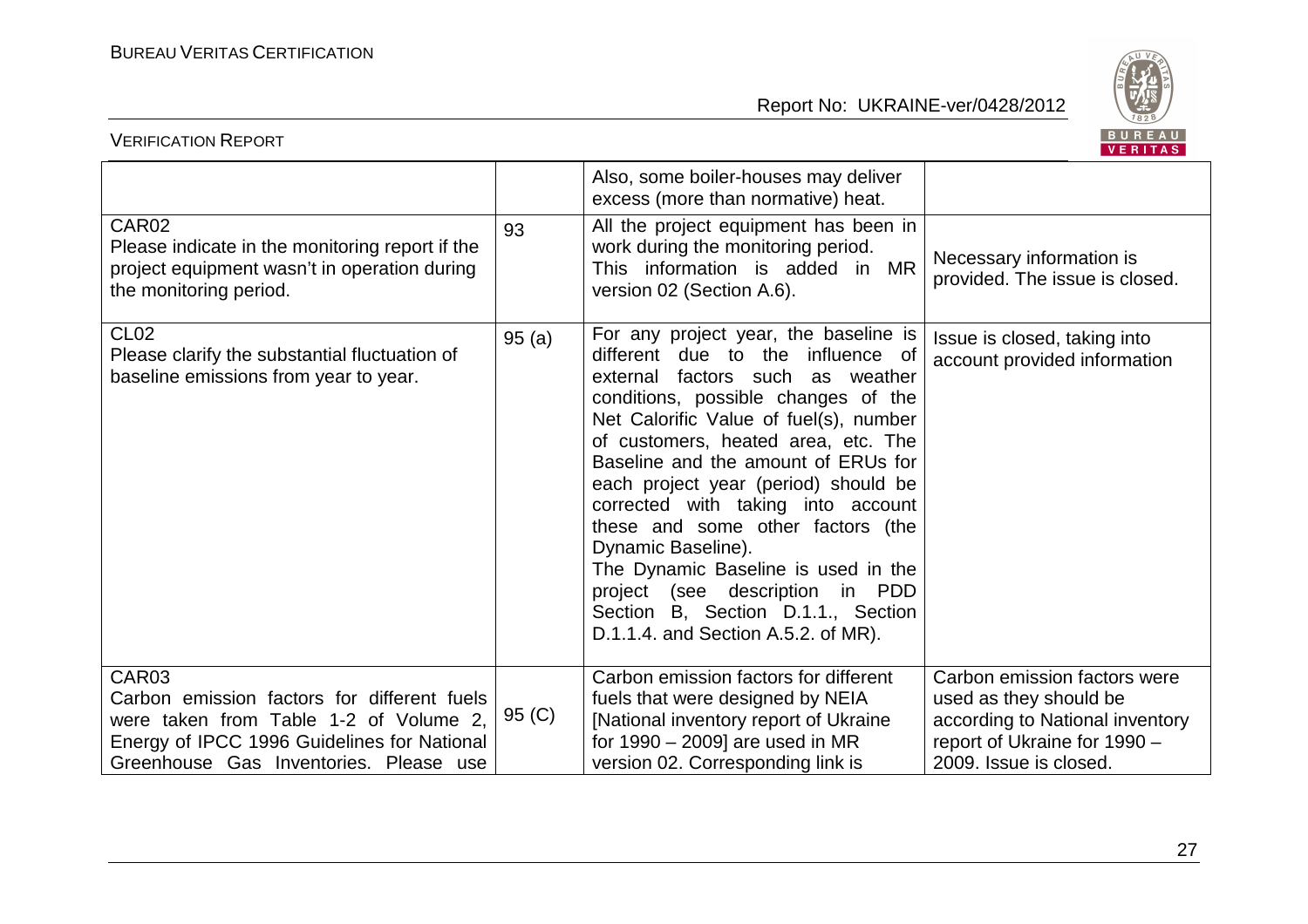

| <b>VERIFICATION REPORT</b>                                                                                                                                                                                                                   | BUREAU<br><b>VERITAS</b> |                                                                                                                                                                                                                                                                          |                                                                                 |
|----------------------------------------------------------------------------------------------------------------------------------------------------------------------------------------------------------------------------------------------|--------------------------|--------------------------------------------------------------------------------------------------------------------------------------------------------------------------------------------------------------------------------------------------------------------------|---------------------------------------------------------------------------------|
| carbon emission factors that were designed<br>by NEIA.                                                                                                                                                                                       |                          | provided.                                                                                                                                                                                                                                                                |                                                                                 |
| <b>CL03</b><br>Please clarify difference between amount of<br>gas consumption by boiler-houses in Annex 2<br>and official report on results of usage of fuel,<br>heat energy and electric energy for 2011<br>provided during the site visit. | 95 (C)                   | Not all boiler-houses of Chernihiv city<br>are included into the project and thus<br>in Annex 2. And the official report on<br>results of usage of fuel, heat energy<br>electric<br>contains<br>and<br>energy<br>information for all boiler-houses of<br>Chernihiv city. | The explanation is clear. The<br>issue is closed.                               |
| CAR04<br>Please add description for all components in<br>formula $# 4$ at the end of page 6                                                                                                                                                  | 95 (D)                   | This information is added in MR<br>version 02.                                                                                                                                                                                                                           | The issue is closed.                                                            |
| CAR05<br>Please provide information on the frequency/<br>periodicity<br>of<br>recording<br>of<br>monitoring<br>parameters.                                                                                                                   | 101 $(A)$                | Recording<br>frequency<br>for<br>every<br>monitoring parameter is provided in<br>Annex 1 "Data".                                                                                                                                                                         | The issue is closed.                                                            |
| CAR06<br>Please correct link # 6 that is stated at page<br>17 of Monitoring Report.                                                                                                                                                          | 101(B)                   | link<br>changed<br><b>The</b><br>to<br>is<br>in<br>http://oscill.com/files/27082006.pdf<br>MR version 02.                                                                                                                                                                | The Issue is closed based on<br>provided information.                           |
| <b>CAR 07</b><br>Please provide correct information in Annex<br>#4 (Excel file) on meters type GMS-G100-<br>8-1,0-Y2-HU; type PFK-K-250-0.1-01-X-<br>10-Ex; PF-K-600-0.1-01-X-5-Ex and add their<br>appropriate serial numbers.              | 101(B)                   | This information is corrected in MR<br>version 02.                                                                                                                                                                                                                       | Annex #4 contains appropriate<br>technical description. The issue<br>is closed. |

28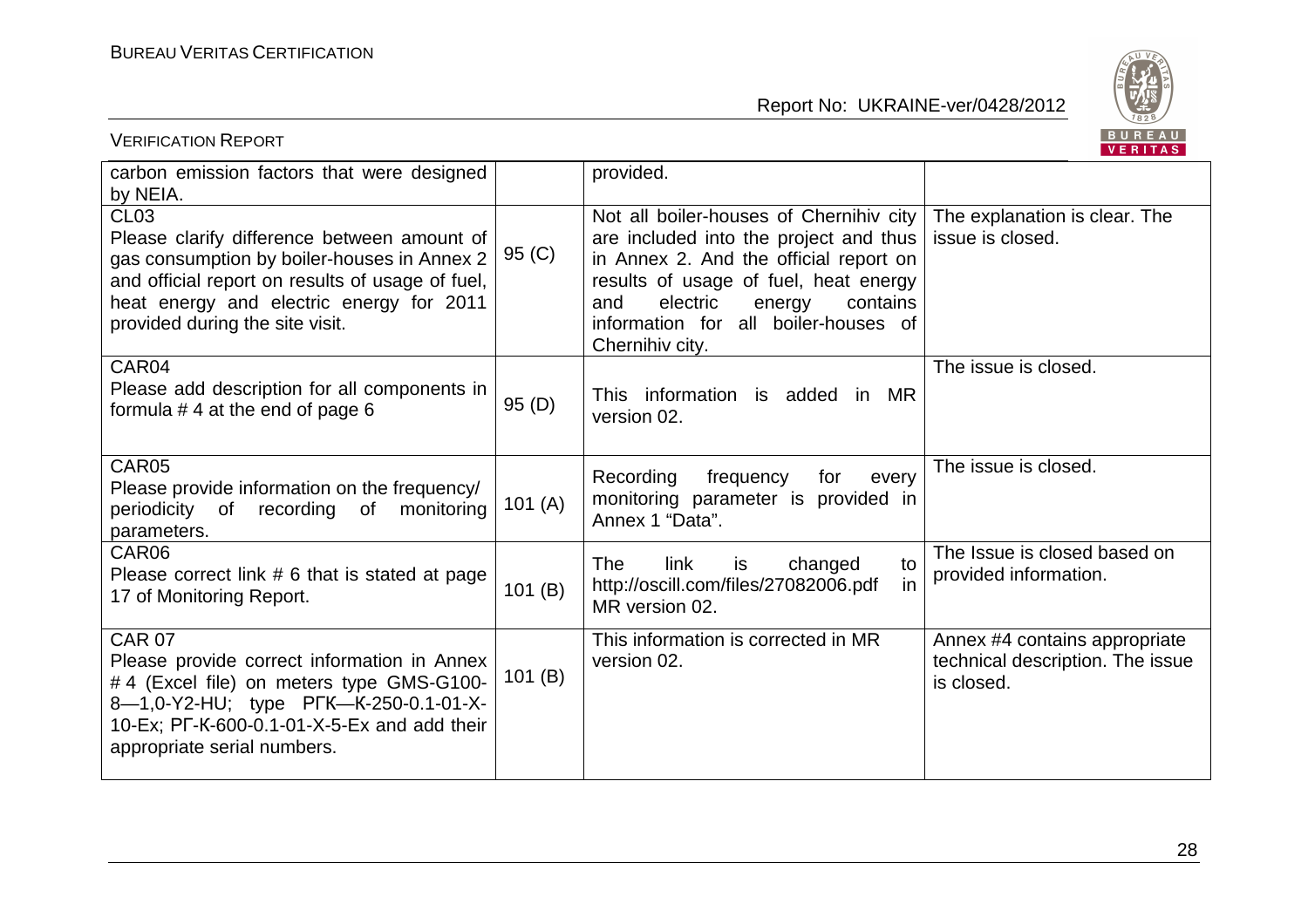

| <b>VERIFICATION REPORT</b>                                                                                                                                                                                                                                                                             |           |                                                                                                                                                                                                                                                                                                                                                                                                                                                                                                                                                                                                                                                                                                                                               | BUREAU<br><b>VERITAS</b>                                                                                |
|--------------------------------------------------------------------------------------------------------------------------------------------------------------------------------------------------------------------------------------------------------------------------------------------------------|-----------|-----------------------------------------------------------------------------------------------------------------------------------------------------------------------------------------------------------------------------------------------------------------------------------------------------------------------------------------------------------------------------------------------------------------------------------------------------------------------------------------------------------------------------------------------------------------------------------------------------------------------------------------------------------------------------------------------------------------------------------------------|---------------------------------------------------------------------------------------------------------|
| CL <sub>04</sub><br>Please explain absence of next gas<br>correctors in Annex_2-4: OE-22LA; Flowtec;<br>Etna-sigma and KPLG-2.01R.<br>If needed add appropriate information about<br>these correctors.                                                                                                 | 101 $(B)$ | All types of correctors, provided in $\vert$ All data are provided. The issue<br>Section B.2.1 of MR, are used at<br>boiler-houses that are included in the<br>project, and are provided in Annex 4<br>for relevant boiler-houses. All types of<br>correctors as well as gas flow meters<br>are provided in Annex 4 accordingly to<br>their passports (with using Cyrillic<br>letters), and in Section B.2.1 of MR in<br>English they were translated and<br>provided with using the Latin alphabet.                                                                                                                                                                                                                                          | is closed.                                                                                              |
| CAR08<br>Information<br>provided<br>by<br>Chernihiv<br>"Obleteplocomunenergo" on boilers heated<br>area does not contain next addresses:<br>Haljavyno; Volkovycha, 2 (roof); Eskova, 10<br>(roof). But these addresses are contained in<br>ANNEX 2. Please<br>explain<br>situation<br>mentioned above. | 101 $(C)$ | The boiler-houses Volkovycha, 2<br>(roof); Eskova, 10 (roof) in 2011 were<br>in operation only till the end of heating<br>season 2010-2011 (till April), and then,<br>from the beginning of new 2011-2012<br>heating season in October, loads from<br>these boiler-houses were switched to<br>boiler-houses Starokazarmenna, 13<br>$(\#17)$ and Eskova, 8 $(\#39)$ . Chernihiv<br>OJSC "Oblteplocomunenergo"<br>has<br>provided information on boilers heated<br>area for January 1, 2012. Thus for<br>January<br>1, 2012<br>boiler-house<br>Starokazarmenna, 13 contains heated<br>area of boiler-house Volkovycha, 2<br>(roof); and boiler-house Eskova, $8 - of$<br>boiler-house<br>Eskova,<br>10 <sup>°</sup><br>(root),<br>respectively. | Provided information justifies<br>existence of mentioned above<br>heated areas. The issue is<br>closed. |